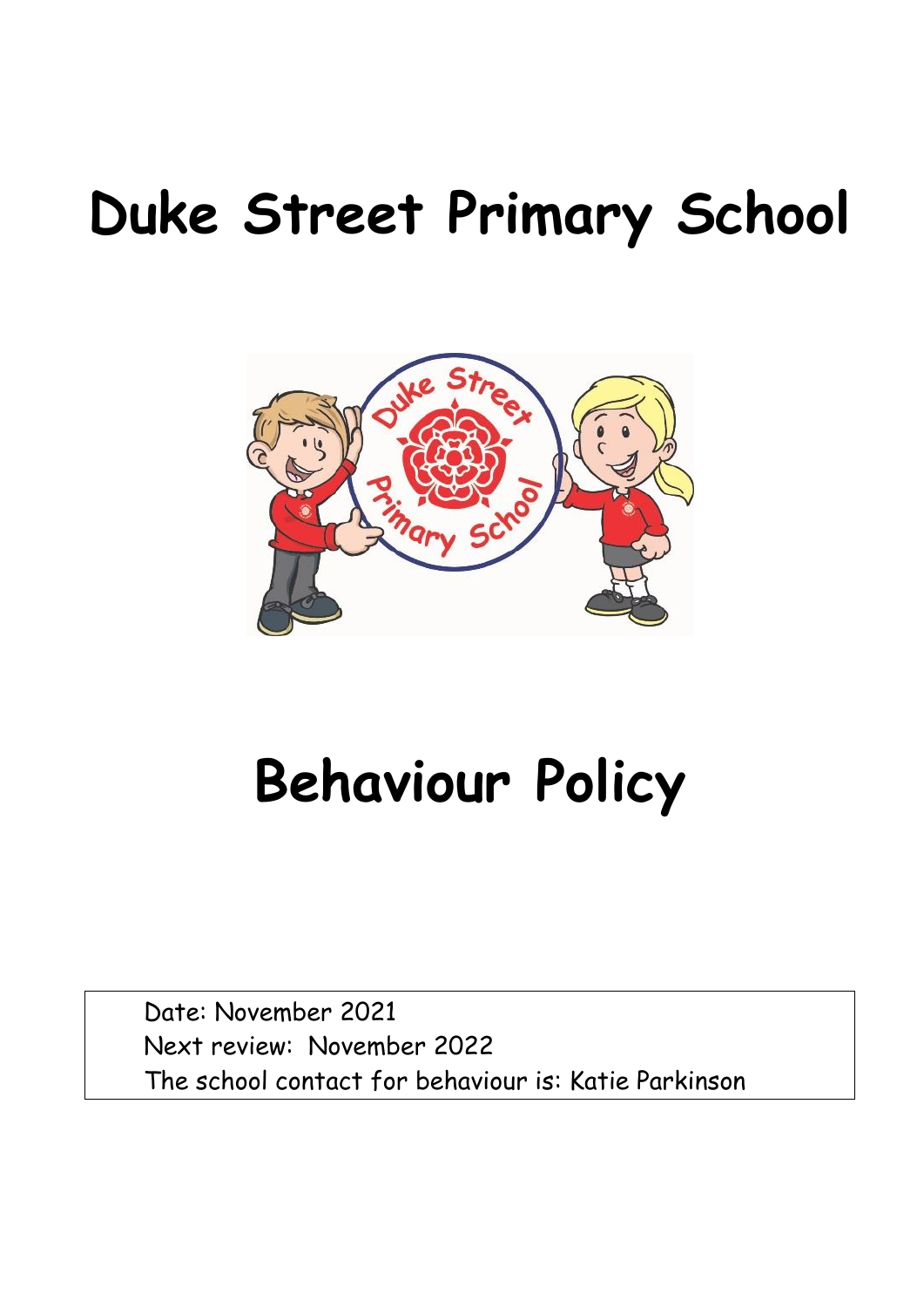# Opening Statement

This document is a statement of the aims and strategies for ensuring positive behaviour at Duke Street Primary School.

Duke Street became a Nurturing School in 2009; a decision made through a process of consultation with the Staff, Headteacher, Governors, Parents and Children. It continues to be discussed annually by staff and governors and will be formally reviewed again the autumn Term 2022.

This policy outlines the underlying philosophy, purpose, nature, organisation and management of pupil behaviour at Duke Street Primary School. It aims to produce a consistent approach to handling behaviour in school.

A separate anti-bullying policy exists outlining how we deal with bullying in our school. Bullying is action taken by one or more children with the deliberate intention of hurting another child, either physically or emotionally. Bullying and any other forms of intimidation will not be tolerated. At Duke Street everyone is expected to treat others with kindness and respect and to care for each other.

The policy is the result of consultation with pupils, parents and governors, staff discussion, auditing of behaviour and training. It reflects current practice within the school. Its fair and consistent implementation is the responsibility of all staff. It is a working document designed to enhance the development of positive relationships between children, adults working in schools, parents and other members of the wider school community.

# What the law says:

The headteacher must set out measures in the behaviour policy which aim to:

- promote good behaviour, self-discipline and respect;
- prevent bullying;
- ensure that pupils complete assigned work;

and which

• regulate the conduct of pupils.

When deciding what these measures should be, the headteacher must take account of the governing body's statement of behaviour principles. The headteacher must have regard to any guidance or notification provided by the governing body which may include the following:

- screening and searching pupils;
- the power to use reasonable force and other physical contact;
- the power to discipline beyond the school gate;

• when to work with other local agencies to assess the needs of pupils who display continuous disruptive behaviour; and

• pastoral care for staff accused of misconduct.

The headteacher must decide the standard of behaviour expected of pupils at the school. He or she must also determine the school rules and any disciplinary penalties for 1 Section 89 (1) of the Education and Inspections Act 2006 5 breaking the rules.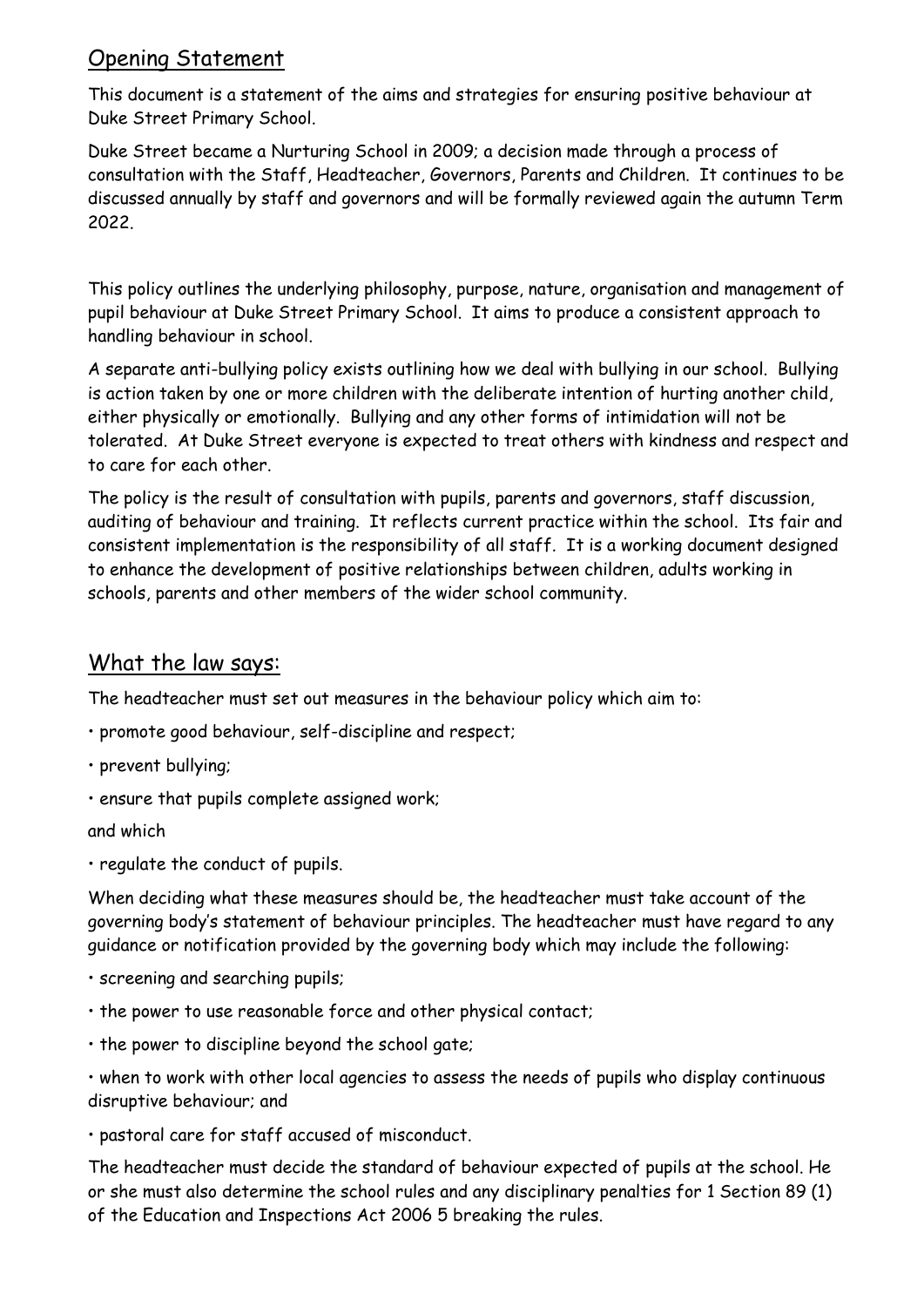Teachers' powers to discipline include the power to discipline pupils even when they are not at school or in the charge of a member of staff.

The headteacher must publicise the school behaviour policy, in writing, to staff, parents and pupils at least once a year. 6. The school's behaviour policy must be published on its website (School Information (England) Regulations 2008).

# Aims

The aim of Duke Street Primary School is for every member of the school community to feel valued and respected, and for all persons to be treated fairly. We are a caring community, whose values are built on mutual trust and respect. The school behaviour policy is therefore designed to support the way in which the members of the school can live and work together in a supportive way. It aims to promote an environment where all feel happy, safe and secure.

The primary aim of the behaviour policy is not a system to enforce school rules but rather to promote good relationships, so that people can work together with the common purpose of helping everyone to learn.

# Expectations

At our school we will:

- $\triangleright$  As adults treat each other with respect at all times, therefore providing a positive role model for the children and each other.
- $\triangleright$  Support the way in which all members of this school community can live and work together in an environment that is happy, safe and secure and where effective learning can take place.
- $\triangleright$  Reward good behaviour.
- $\triangleright$  Provide encouragement and stimulation to all pupils.
- $\triangleright$  Treat all children fairly and apply this policy in a consistent way.
- $\triangleright$  Ensure that children are aware of the school rules and that each class has its own set of expectations.
- $\triangleright$  Teach, through the school curriculum, values and attitudes as well as knowledge and skills, in order to promote responsible behaviour, self-discipline and respect for self, others and the world around us.

# A Positive Nurturing Approach

An effective behaviour policy is one that seeks to lead children towards high self-esteem and self-discipline. We aim to teach children the life skills necessary to solve their own problems as they move through school and to build resilience. These skills are also taught through our PSHE curriculum and through individual restorative discussions. Good behaviour arises from good relationships and from setting clear expectations of good behaviour.

We believe that self-esteem affects all thinking and behaviour and impacts on learning and performance. We aim to provide positive everyday experiences so that our children are more likely to reach their full potential.

The core beliefs of Duke Street Primary School are that:

 $\triangleright$  Behaviour can change and that every child can be successful.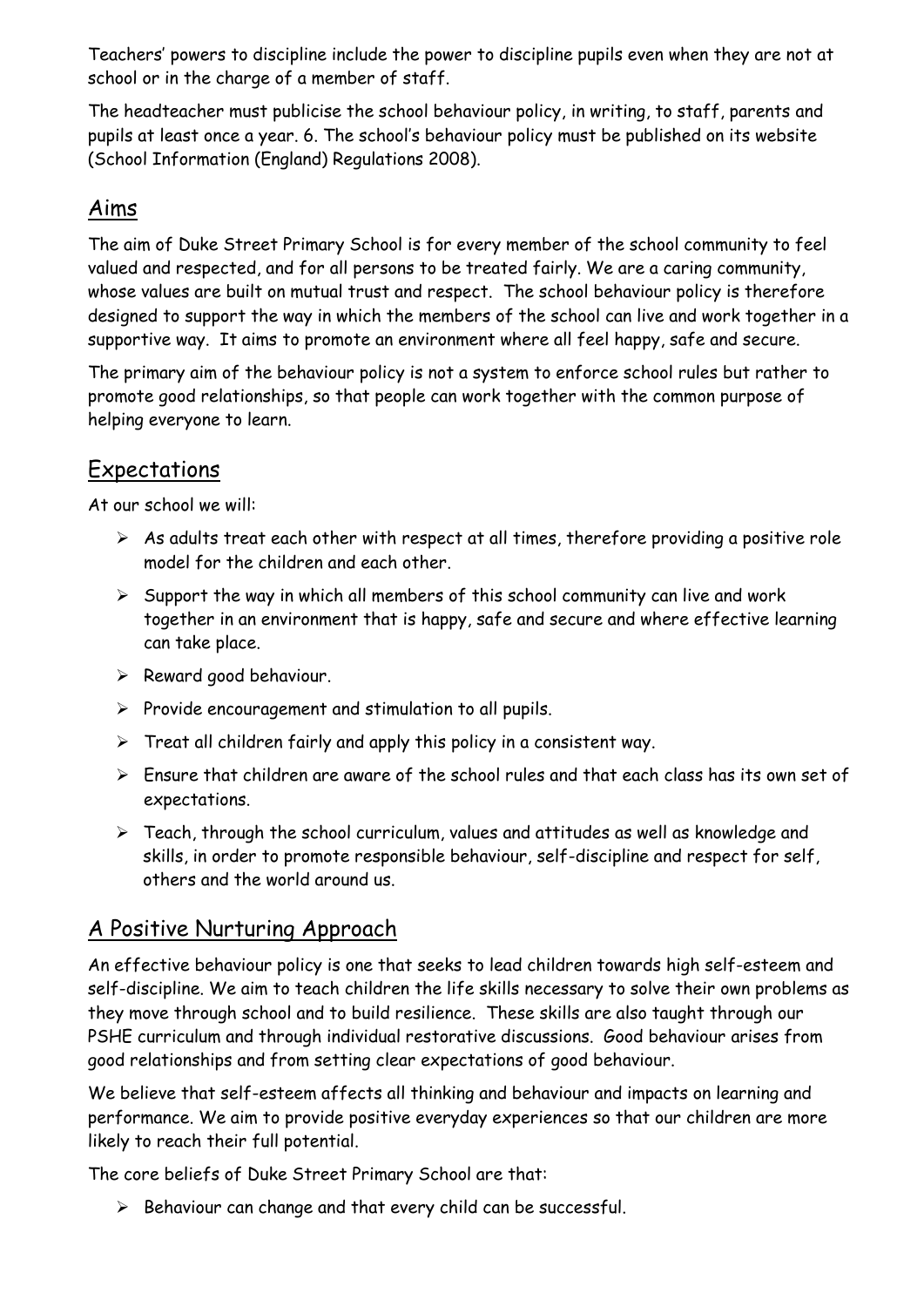- $\triangleright$  Praising and a system of rewards are more likely to change behaviour than blaming and punishing. Using a restorative approach with a positive system of rewards will increase childrens' self-esteem and thus help them to achieve more.
- $\triangleright$  Celebrating success helps children to achieve more.
- $\triangleright$  Being aware of each child's needs and their individual circumstances helps us to act in the fairest way. We always consider the safety of other children and minimize disruption while helping children acquire self-discipline.
- $\triangleright$  Reinforcing good behaviour helps our children feel good about themselves.

# Nurture Group

Children identified with underdeveloped social, emotional, attachment or behaviour skills will be assessed and considered for allocation in our Nurture group. Children in these groups engage in activities that address their particular behaviour or social needs.

Although behaviourist approaches can work for the majority of children, they are not successful with all. This is especially true for those who have experienced Adverse Childhood Experiences (ACEs) – traumatic life experiences that occur before the age of 18. For children who have experienced trauma and loss, including vulnerable groups such as children in care, children at the edge of the care system, and children previously in care, behaviourist approaches often serve to re-traumatise them and do not teach them how to express their emotions in a more appropriate manner.

As a school we believe in a nurturing approach where every child feels listened to. The commitment of staff to the emotional well-being of the pupils is a particular strength of our school. All pupils know that they are safe and secure – and that their contributions and achievements are respected and valued.

Special Educational Needs and Disability and Behaviour.

Behavioural difficulties in themselves are no longer seen as an SEND, but rather as symptomatic of a possible unmet SEND.

It is imperative that staff have an understanding of factors affecting behaviour and that they liaise with the SENDCo and Outreach Team.

In managing behaviour difficulties, the school will have regard to the Code of Practice for children with special educational needs and will strive to ensure that children's special learning needs are identified and met. Support will be sought from external agencies for children identified as having special needs resulting in emotional and behavioural difficulties. Support will involve devising an individual programme building self-

esteem, behaviour recovery, behaviour monitoring and taking responsibility. Children will be encouraged to be involved in setting their own individual targets and be part of the review process.

It is imperative that any sanction is applied fairly and the consequences fully explained (sanctions will be differentiated to the needs of the children, particularly those with SEND).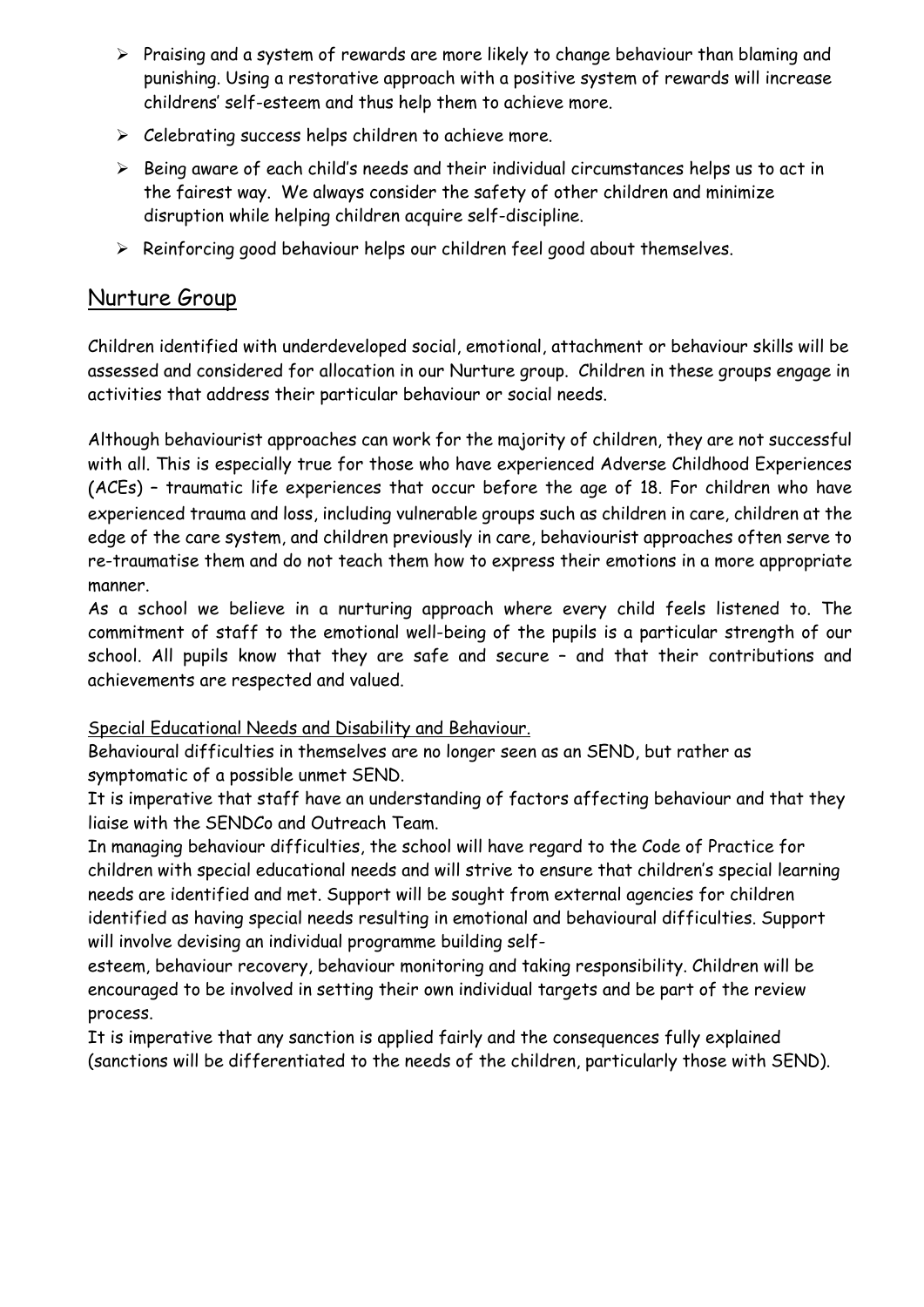# School Expectations

The school's key expectations are:

- $\triangleright$  We are kind and helpful
- We listen
- $\triangleright$  We are honest
- $\triangleright$  We work hard and take pride in our work
- $\triangleright$  We look after property

These are displayed in classrooms as well as a copy of the school behaviour system. As well as the school rules every class creates its own set of expectations which are displayed in each classroom. All staff and children follow the coloured behaviour system and it enables for consistency when dealing with behaviour throughout the school.

# Rewards and Sanctions Overview

We aim to create a healthy balance between rewards and sanctions with both being clearly specified. Pupils should learn to expect fair and consistently applied sanctions for inappropriate behaviour. All systems are flexible to take account of individual circumstances. The emphasis of the school discipline policy is on **REWARD** and **PRAISE**, which should be given whenever possible for both work and behaviour.

Included in the policy are suggestions for Positive Behaviour Management Strategies and Laying the Foundation for Positive Classroom Behaviour (Appendix 1). Also, in appendix 2 there are Behaviour Management Tips for the Classroom and Classic errors made by teachers when it comes to instilling order in the classroom.

All class teachers should operate a stepped approach to sanctions, providing children with choices and allowing them to identify the next consequence. Children for whom this approach is not appropriate, will have an individual behaviour plan detailing alternative rewards and sanctions.

# Rewards

All members of staff will recognise and celebrate appropriate behaviour at all times around the school through informal praise. Rewards may involve*:*

- $\triangleright$  Verbal praise, positive comments, smiling at children and 'catching them being good'
- $\triangleright$  Verbal praise to parents about their children
- $\triangleright$  Stickers, raffle tickets, marbles, class / individual dojos and stamps
- $\triangleright$  Daily Certificates
- $\triangleright$  Sending good work to other staff members for reward or praise
- $\triangleright$  Special responsibility jobs
- $\triangleright$  Special privileges (eq. free time)
- $\triangleright$  Positive phone call home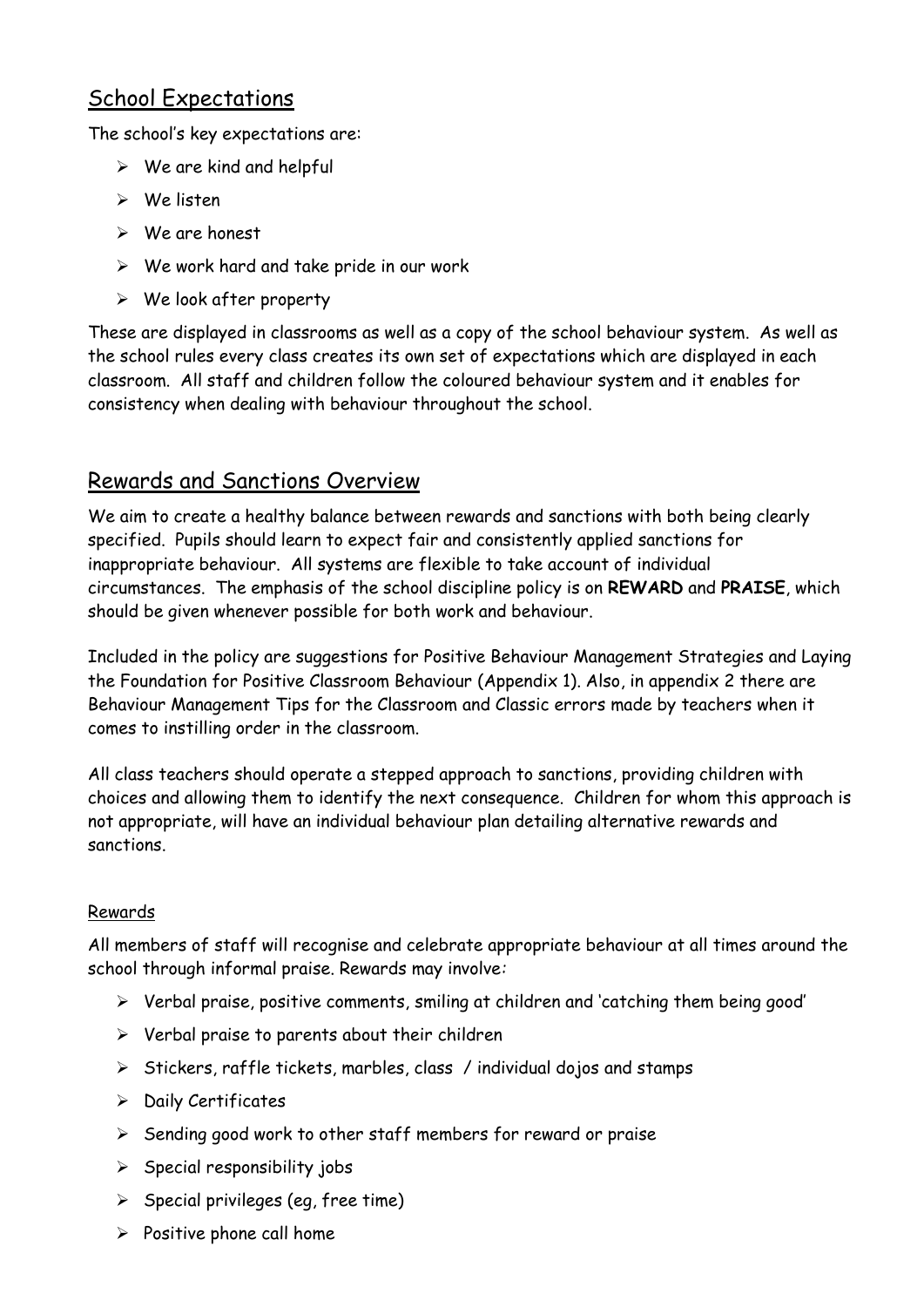- $\triangleright$  Whole class rewards
- $\triangleright$  House points (results given in weekly Good News Assembly)
- $\triangleright$  Child of the Week certificates, English worker of the week, Maths worker of the week

# Discipline in schools

Teachers' powers Key Points

• Teachers have statutory authority to discipline pupils whose behaviour is unacceptable, who break the school rules or who fail to follow a reasonable instruction (Section 90 and 91 of the Education and Inspections Act 2006).

• The power also applies to all paid staff (unless the headteacher says otherwise) with responsibility for pupils, such as teaching assistants.

• Teachers can discipline pupils at any time the pupil is in school or elsewhere under the charge of a teacher, including on school visits.

• Teachers can also discipline pupils in certain circumstances when a pupil's misbehaviour occurs outside of school.

• Teachers have a power to impose detention outside school hours.

• Teachers can confiscate pupils' property.

## Sanctions

Despite positive responses as a means to encouraging good behaviour in Duke Street Primary School, it may be necessary to employ a number of sanctions to enforce school expectations, and to ensure a safe and positive learning environment. As with matters relating to reward, consistency is vital and should be appropriate to each individual situation. This policy is designed to empower both teaching and support staff in our mutual desire to create a just, secure and happy learning environment. When dealing with all forms of inappropriate behaviour, teachers should follow these three over-riding rules:

**Be calm** – children should be dealt with calmly and firmly referring to what the action is and why the action is being taken.

**Logical consequences** – A logical consequence is a sanction that should 'fit' the offence. It generally has two steps. The first step is to stop the misbehaviour. The second step is to provide an action that recalls children to the expectations, reinstates the limits, and teaches alternative behaviours. Indoor supervision can be used to discuss with the child in a restorative way, what happened, what they should have done and what they will do next time whilst they are completing extra work in a sensible way.

If a child is given an Indoor Supervision form, then a form will be completed and sent home with the child (see appendix 4). The child should then return the signed form the following day.

This data will be used to share with parents when needed and also generate whole school data on a termly basis. This will then be monitored closely throughout the school year.

**Fresh Start** – although persistent or serious misbehaviour needs recording, every child must feel that following any consequence there is a fresh start.

It is imperative that any sanction is applied fairly and the consequences fully explained (sanctions will be differentiated to the needs of the children, particularly those with SEND or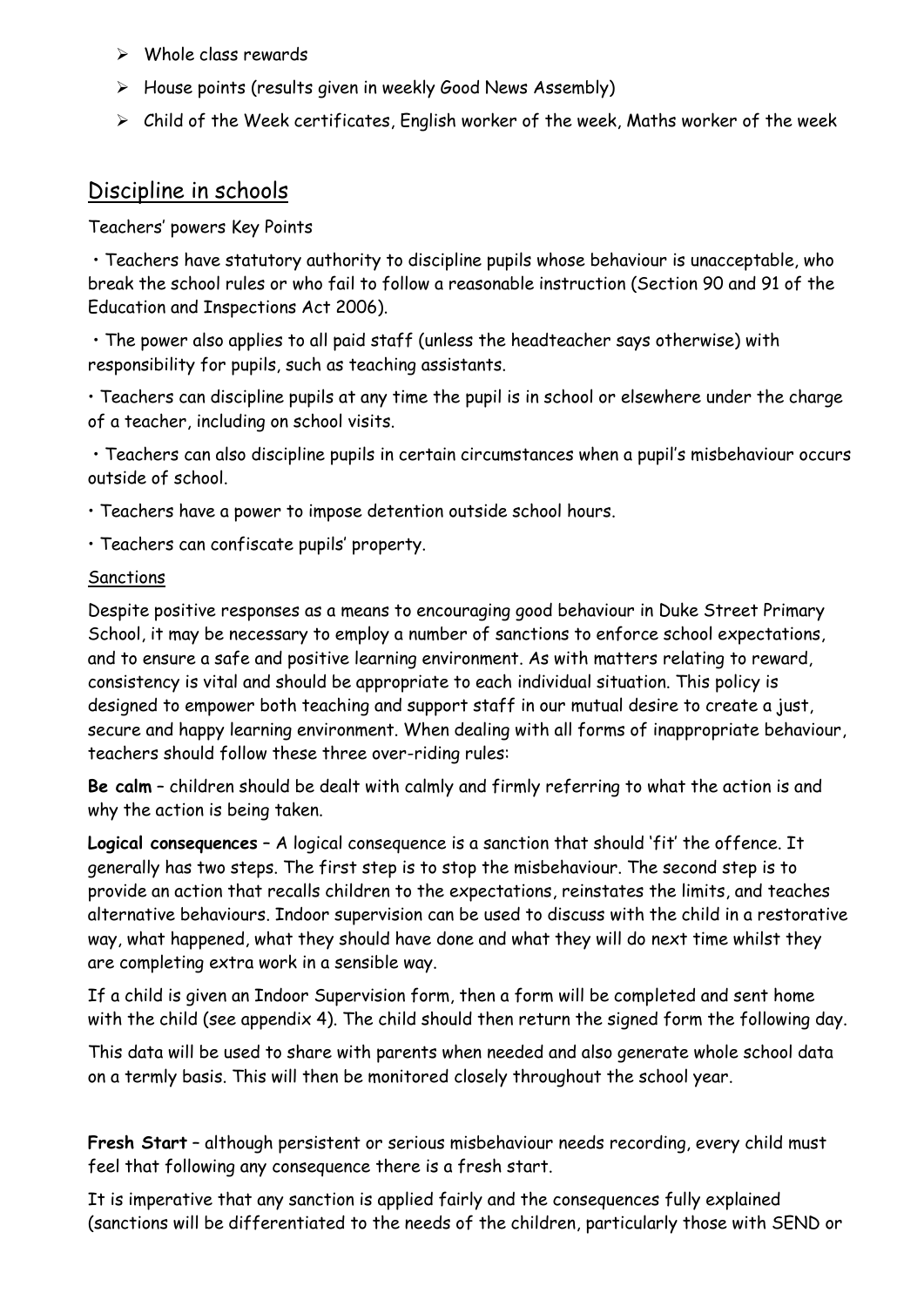ACEs. If the class/school expectations are not met, then appropriate consequences are issued (see appendix three).

# Classroom

Although teachers are free to choose their own behaviour class target(if this is needed) , it is imperative that children are aware of the whole school behaviour management approach, making sure that rewards and sanctions are in line with school policy.

# Playground

All welfare staff have received necessary behaviour management training in order to be consistent and follow the whole school behaviour management system.

The same procedures will follow for any child showing disruptive / inappropriate behaviour on the playground, please refer to appendix three.

# Recording, Monitoring and evaluating behaviour

Recordings of children receiving an indoor supervision / reflection time or any general behaviour concerns should be logged on CPOMs. All staff members have received training so they are aware how to log incidents and these should be assigned to a member of the SLT. All serious incidents will also be logged on CPOMs.

A member of the SLT should report all serious incidents to parents and this should also be logged on CPOMs. A behaviour intervention or Individual Behaviour Plan (IBP) should be created for children exhibited extremely challenging behaviour and relevant provisions should be in place to monitor the effectiveness of strategies used. Again, parents should be involved in this process and should also be updated on a regular basis to review progress / any changes made. Targets should be created on a half termly basis and should be created with a member of the SLT, class teacher, parent and child.

For continual unacceptable behaviour or in case of serious verbal or physical violence the child may be excluded from school. This could take the form of a fixed-term exclusion, or on rare occasions, may take the form of a permanent exclusion (see 'fixed-term and permanent exclusions' below).

Behaviour to be monitored by SLT and data shared from CPOMs on a regular basis. Data should be used to identify children receiving Indoor Supervisions on a regular basis and necessary provisions to be put in place.

# Fixed-term and permanent exclusions

Only the headteacher (or the acting headteacher) has the power to exclude a child from school. The headteacher may exclude a pupil for one or more fixed periods, for up to 45 days in any one school year. The headteacher may also exclude a pupil permanently. It is also possible to convert a fixed-term exclusion into a permanent exclusion, if the circumstances warrant this.

If the headteacher excludes a child, then the parent/s should be contacted immediately, giving reasons for the exclusion. At the same time, the headtecher should makes it clear to the parents that they can appeal against the decision to the governing body. The school informs the parents how to make any such appeal.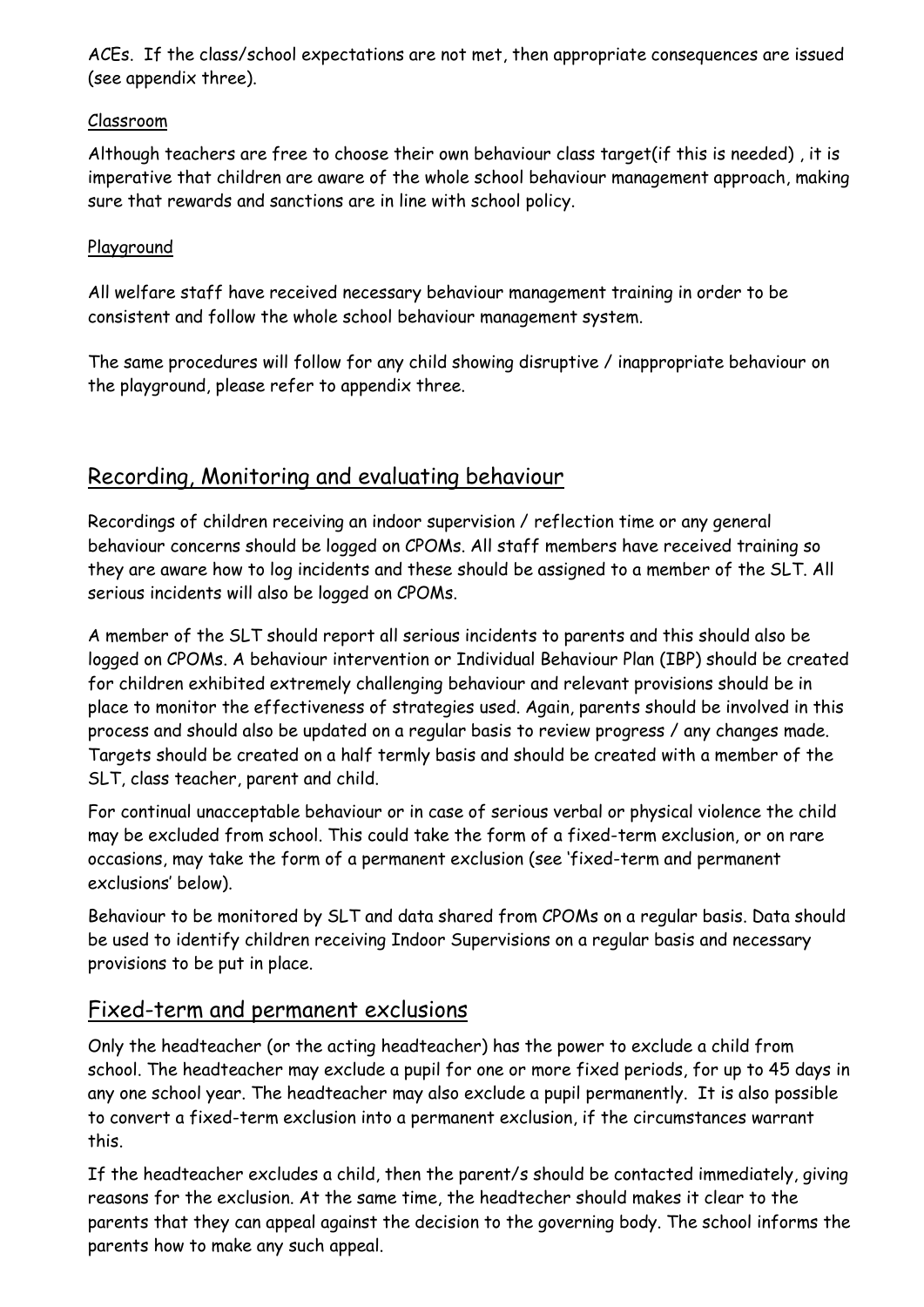The headteacher informs the Local Authority (LA) and the governing body about any permanent exclusion, and about any fixed-term exclusions beyond five days in any one term. The governing body itself cannot either exclude a child or extend the exclusion period made by the headteacher. The governing body has a discipline committee whose role is set out in strict guidelines whenever a child is excluded from school.

The school will provide suitable full-time education for an excluded pupil from the sixth school day of any fixed period exclusion of more than 5 consecutive school days.

Local authorities are under a duty to provide suitable full-time education from the sixth school day of a permanent exclusion.

# Confiscation of inappropriate items

There are two sets of legal provisions which enable school staff to confiscate items from pupils:

1. The general power to discipline enables a member of staff to confiscate, retain or dispose of a pupils' property as a punishment. Staff are protected against liability for damage to, or loss of, any confiscated items provided they have acted lawfully and reasonably. The legislation does not describe what must be done with the confiscated item and the behaviour policy should set this out.

2. Power to search without consent for 'prohibited items' including:

- a. Knives and weapons
- b. Alcohol
- c. Illegal drugs
- d. Stolen items
- e. Tobacco and cigarette papers
- f. Pornographic images

g. Any article that has been or is likely to be used to commit an offence, cause personal injury or damage to property

h. Any item banned by the school rules which has been identified in the rules as an item which may be searched for

Weapons and knives and extreme or child pornography must be handed to the Police. Otherwise it is for the teacher to decide if and when to return an item, or whether to dispose of it.

# Power to use reasonable force (clarification of non-statutory advice)

Members of staff have the power to use reasonable force to prevent pupils committing an offence, injuring themselves or others, or damaging property, and to maintain good order and discipline in the classroom. Head teachers and authorised school staff may also use such force as is reasonable given the circumstances when conducting a search without consent for knives or weapons, alcohol, illegal drugs, stolen items, tobacco and cigarette papers, fireworks, pornographic images or articles that have been or could be used to commit an offence or cause harm. Schools can also identify additional items in their school rules which may be searched for without consent. Force cannot be used to search for these items.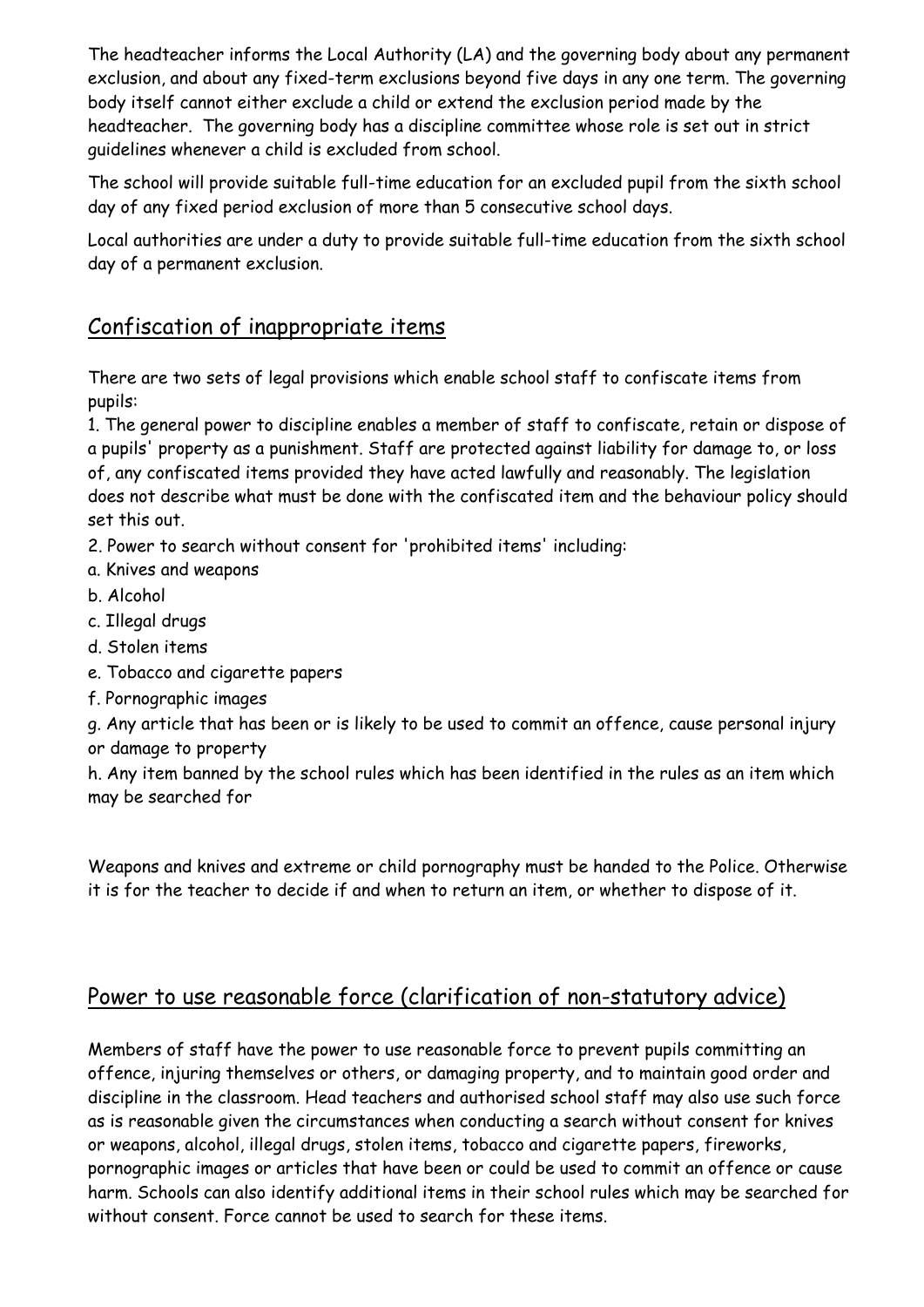Force is usually used either to control or restrain. It must never be used as a punishment; this is always unlawful.

- 'Control' means either passive physical contact, such as standing between pupils or blocking a pupil's path, or active physical contact such as leading a pupil by the arm or shoulders out of a classroom.

- 'Restraint' means to hold back physically or to bring a pupil under control. It is typically used in more extreme circumstances, for example when two pupils are fighting and refuse to separate without physical intervention.

School staff should always try to avoid acting in a way that might cause injury, but in extreme cases it may not always be possible to avoid injuring the pupil.

The school has a legal duty to make reasonable adjustments for disabled pupils and pupils with special educational needs (SEN).

When can reasonable force be used?

1) Reasonable force can be used to prevent pupils from hurting themselves or others, from damaging property or from causing disorder.

2) In a school, force is used for two main purposes – to control pupils or to restrain them.

3) The decision on whether or not to physically intervene is down to the professional judgement

of the staff member concerned and should always depend on the individual circumstances.

4) The following list is not exhaustive but provides some examples of situations where reasonable force can and cannot be used.

Schools can use reasonable force to:

Remove disruptive pupils from the classroom where they have chosen not to follow an instruction to do so;

Prevent a pupil behaving in a way that disrupts a school event or a school trip or visit;

Prevent a pupil leaving the classroom where allowing the pupil to leave would risk their safety or lead to behaviour that disrupts the behaviour of others;

Prevent a pupil from attacking a member of staff or another pupil, or to stop a fight in the playground; and restrain a pupil at risk of harming themselves through physical outbursts.

# Roles

# The Role of School Council

The School Council meets approximately once a month. The School Council consists of children from Year 1 – Year 6. KS1 and KS2 classes have two elected members on the School Council, one male and one female representative. School Councillors wear special badges that identify them throughout the school.

As part of their duties the School Council discuss particular expectations and their implementation. They also play a major part in deciding on activities that spread a positive message around the school.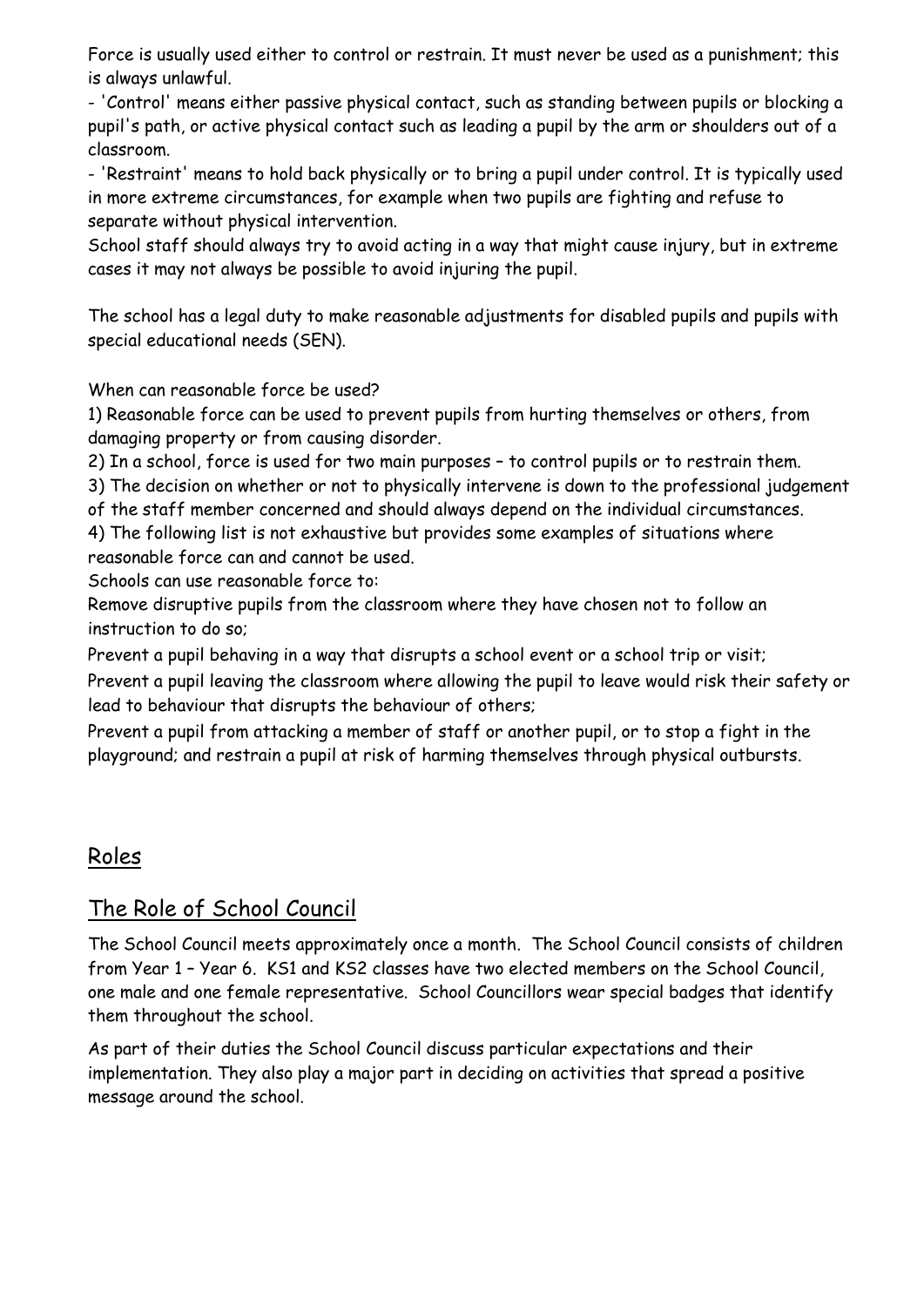# The Role of Parents

Parents have a vital role to play in their children's education. It is very important that parents support their child's learning and co-operate with the school. We are very conscious of the importance of having strong links with parents and good communication between home and school. Thus, the school works collaboratively with parents, so children receive consistent messages about how to behave at home and at school. We expect parents to support school expectations and work with class teachers to improve behaviour where necessary.

A Home School Agreement that outlines the responsibilities of the parent and the school; including those around behaviour and attendance are included as appendix 5.

We expect parents to behave in a reasonable and civilised manner towards all school staff. Incidents of verbal or physical aggression to staff by parents/guardians/carers of children in the school will be reported immediately to the headteacher who will take appropriate action.

If the school has to use reasonable sanctions to deal with a child, parents should support the actions of the school. If parents have any concern about the way that their child has been treated, they should initially contact the class teacher. The headteacher may then be involved and, if the concern remains, they should contact the school governors.

# The Role of Non-teaching Staff

All school staff have a responsibility to uphold the behaviour policy. Non-teaching staff should ensure that children move sensibly and quietly through the school at all times helping to ensure a calm atmosphere in the corridors, classrooms and other school areas.

Children should be made aware that rough play and potentially dangerous behaviour in the playground is unacceptable.

Lunchtime Supervisors are in close touch with the class teachers and communicate with them about incidents of unacceptable behaviour at lunchtime.

# The Role of the Class Teacher

Duke Street Primary School is aware that good classroom organisation is a key to good behaviour and that the provision of a high quality curriculum through interesting and challenging activities influences behaviour.

Teachers at Duke Street Primary School are positive, enthusiastic and have high expectations of both learning and behaviour. They foster a sense of self-esteem in all children, linked with an understanding of the needs of others. They should encourage a calm and responsive atmosphere, avoiding shouting.

Teachers should deal with parental concerns in a timely, respectful, sympathetic and professional manner, involving senior staff as appropriate. Teachers expect that parents will behave in a reasonable manner towards them, as professionals, and that issues will be dealt with in an atmosphere of trust and mutual respect.

It is the responsibility of the class teacher to ensure that the school rules are enforced in their class, and that their class behaves in a responsible manner during lesson time.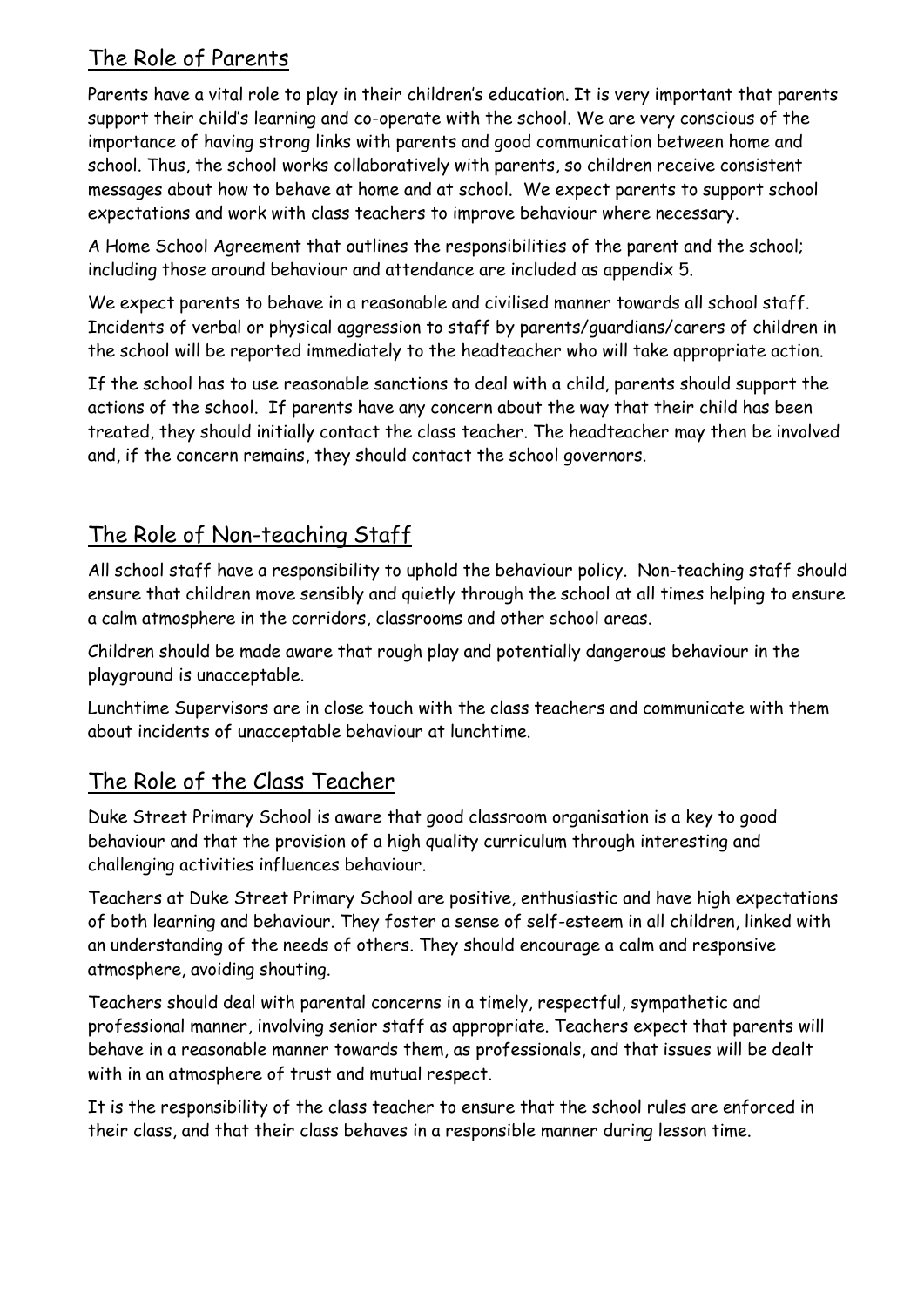# Role of the Governors

The governing body has the responsibility of setting down general guidelines on standards of discipline and behaviour, and of reviewing their effectiveness. The governors support the headteacher in carrying out these guidelines.

The headteacher has the day-to-day authority to implement the school behaviour and discipline policy, but governors may give advice to the headteacher about particular disciplinary issues. The headteacher must take this into account when making decisions about matters of behaviour.

# Role of the Headteacher

It is the responsibility of the headteacher to implement the school behaviour policy consistently throughout the school, and to report to governors, when requested, on the effectiveness of the policy. It is also the responsibility of the headteacher to ensure the health, safety and welfare of all children in the school.

The headteacher supports the staff by implementing the policy, by setting the standards of behaviour, and by supporting staff in the implementation of the policy.

Lastly, it is the headteacher's responsibility to keep records of all reported serious incidents of misbehaviour and has the responsibility for giving fixed-term exclusions to individual children for serious acts of misbehaviour. For repeated or very serious acts of anti-social behaviour, the headteacher may permanently exclude a child.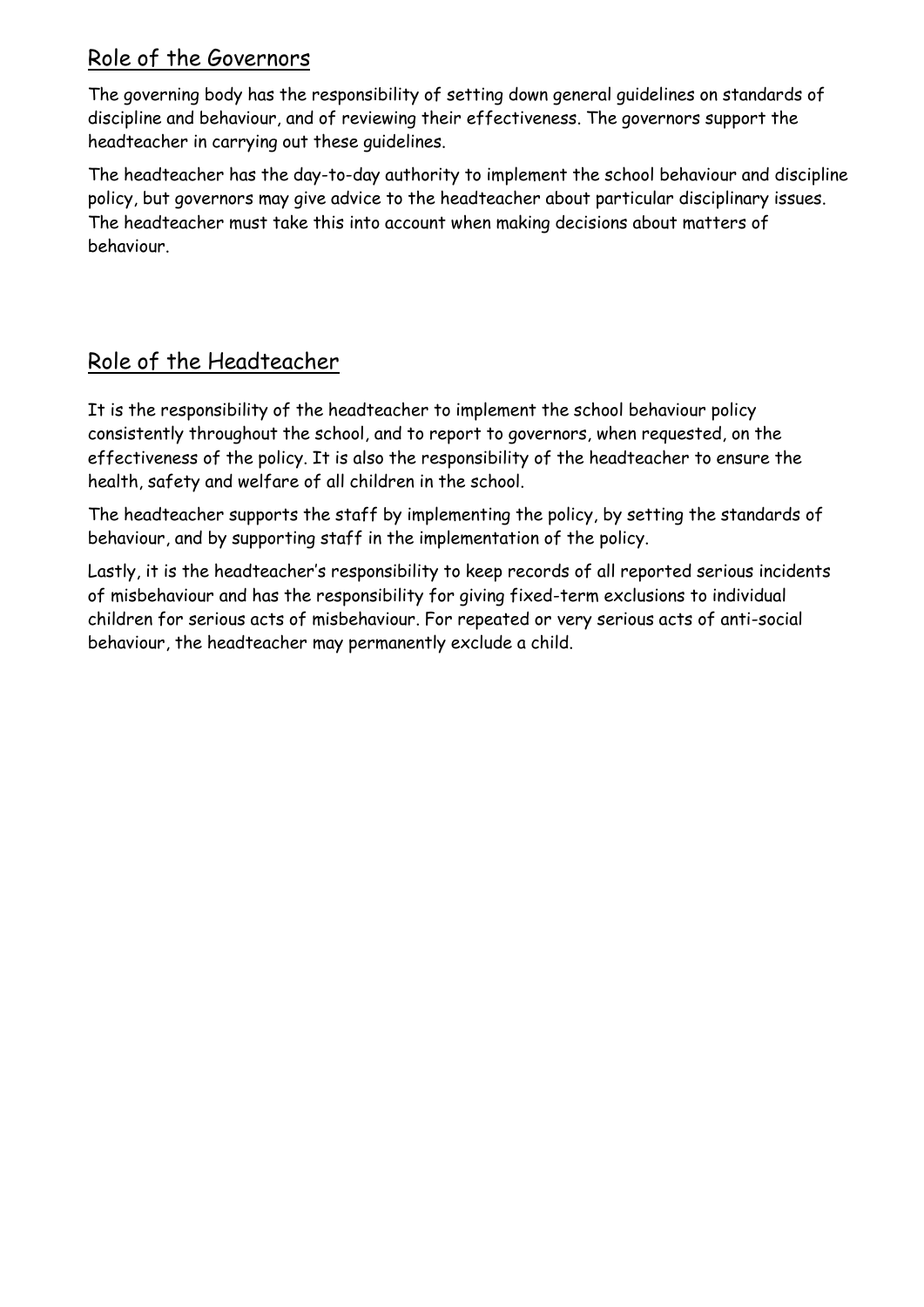Appendix 1: Positive Behaviour Management Strategies

- Pay attention to the kind of behaviour you want to continue.
- Follow the whole school behaviour management system and be consistent
- Find something legitimately reinforcing and encouraging to say to your child everyday.
- Be consistent no matter what! (Major earthquakes or similar events might be a reason not to be consistent.)
- Let your child know what your behavioural expectations are and be sure that he / she understands them.
- Avoid sarcasm, negativity
- Be neutral emotionally when dealing with inappropriate behaviour. If you get upset and angry, you are no longer in control.
- Don't ask: Why did you do that? You will probably get a shrug and "I don't know". Instead ask, "What do you think you should have done? or how could you do that better?"
- Separate the behaviour from the child. "I like you, but not the way you behave."
- Be fair, yet firm
- Reward and remark about good behaviour frequently. "I like the way you are sitting quietly and working so hard."
- Be a good model. They will do what you do a lot faster than what you tell them to do.
- If you have to reprimand your child about anything, it is important to use the next possible time to give him/ her some kind of positive reinforcement.
- Respond immediately to behaviours whether they are good or bad.
- Your children should know and understand consequences for good or inappropriate behaviour.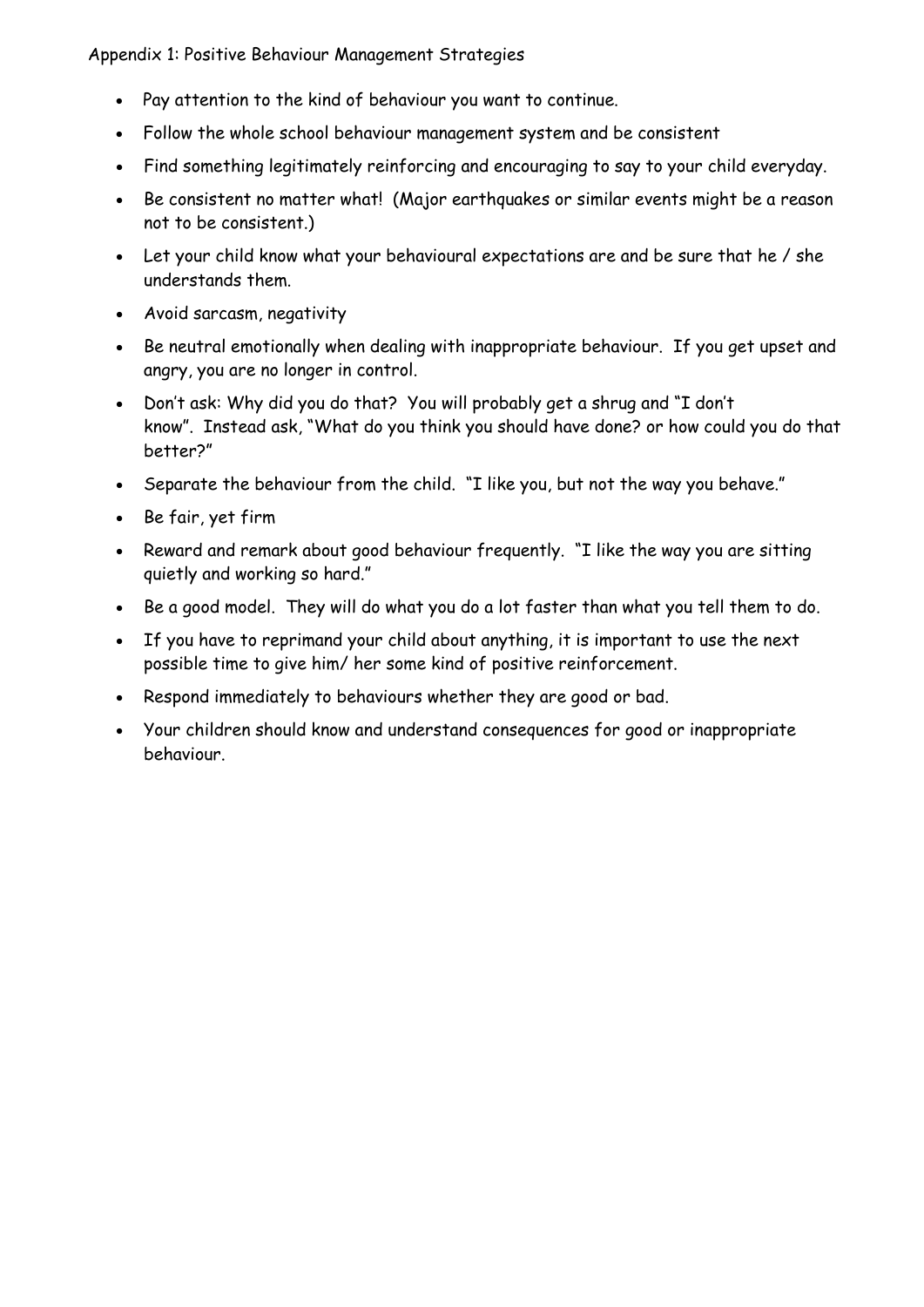# **Laying the Foundation for Positive Classroom Behaviour**

Classroom behaviour is one of the trickiest issues teachers face today. Disruptive behaviour results in lost curriculum time and creates a classroom environment that is not always conducive to learning. One key to nipping behavioural problems in the bud is to promote positive behaviour before problems arise. This takes some planning, but the following article will provide you with practical tips to help you lay a foundation for positive classroom behaviour.

It probably won't surprise you that classroom control/discipline is rated among the top four challenges teachers face in schools today. In fact, almost half the teachers polled said that discipline was a serious problem in their schools. Not surprisingly, when the public was polled on the same issues, they ranked classroom control/discipline as the number one challenge.

Unfortunately, teachers face not only the challenge of managing their students' behaviour while teaching the curriculum. They also face many conflicting theories about how to manage it: logical consequences, behaviour management and assertive discipline, to name just a few. Of course, there is no one "correct" way to encourage positive classroom behaviour. But if you begin with a good foundation, it is possible. Here are a few time-tested suggestions that can help you build that foundation.

## **Think About Your Approach**

Take some time to think about the strategies you plan to use to encourage positive classroom behaviour. Clarifying your strategies will make it easier for you to lead the class confidently and effectively.

## **Visualise Possible Challenges**

Imagine possible classroom challenges and review your strategies for dealing with them. Having clear-cut strategies will help keep you grounded when these challenges do arise.

# **Make Your Expectations Clear from the Beginning**

Make sure that students know what you expect of them. The classroom rules you present should be positive, specific and concise. They should be displayed in every classroom and also around school. You should also spell out what will happen if students do not meet expectations.

## **Model Positive Behaviour**

Occasionally, you may have to remind yourself to follow your own rules. For example, if you ask students not to drink beverages in class, refrain from keeping a cup of coffee on your desk, even if you do not drink it during class.

# **Encourage, Encourage, Encourage**

When you praise students who are excelling, don't forget to encourage those who are trying, but struggling. These students often lack confidence and need more positive reinforcement.

## **Show Respect**

Showing respect for your students includes listening to their needs and preserving their dignity. It also means living up to their expectations of you, such as greeting them at the beginning of class or returning corrected homework in a timely fashion.

## **Be Consistent**

Be sure to address student behaviour in a consistent manner. Be wary of shifting strategies when misbehaviour occurs. To students, this may show a lack of decisiveness. Follow the strategy in place as this will ensure consistency across the school.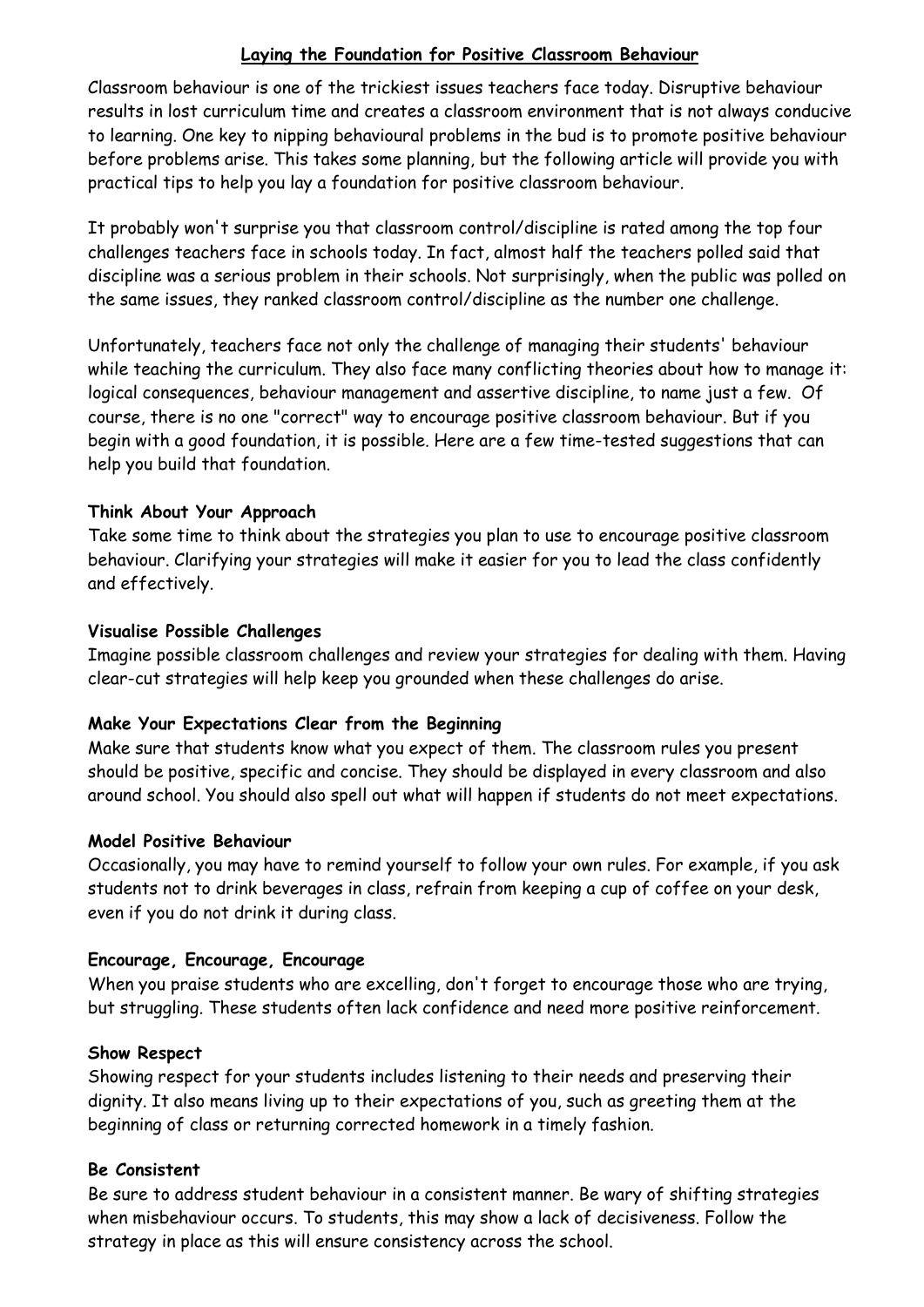## **Keep Students Busy and Challenged**

Busy students are far less likely to exhibit disruptive behaviour. Be sure that students are working at appropriate levels; boredom and frustration often lead to students' acting out.

## **Listen to Students' Suggestions**

When building your foundation, you may be able to draw from students' and other teachers' past classroom experiences. Ask students to make suggestions about what should be expected of them and how misbehaviour should be addressed. Students are often more responsive to rules they helped create.

Creating an environment in which students know and follow the rules is challenging, but not impossible. With a little patience and perseverance, you can lay a foundation for respect and positive behaviour in your classroom that lasts all year.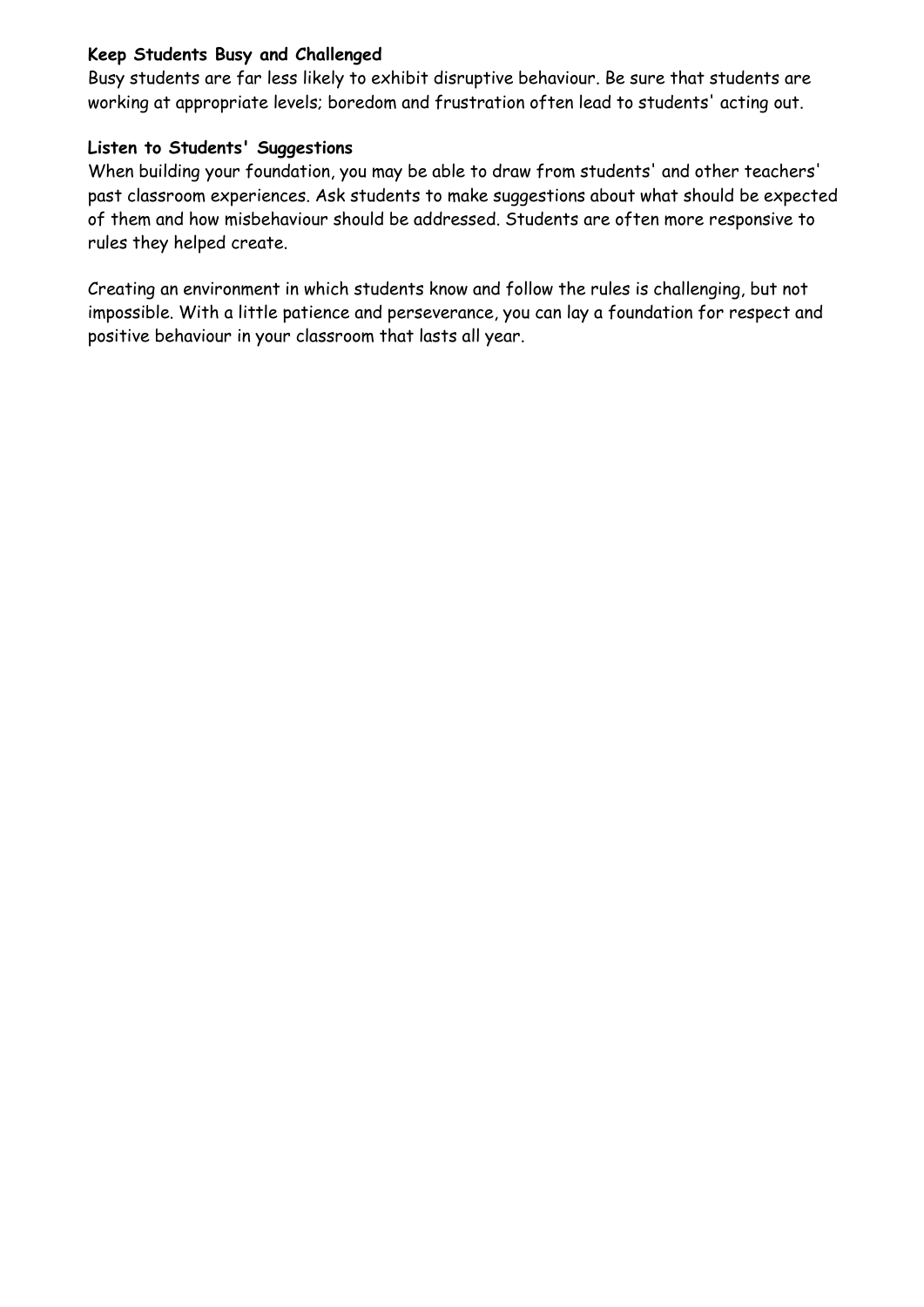# **Behaviour Management Tips for the Classroom**

## **The first few days are the most important ones of the year.**

Remind the children of key expectations on a regular basis and ensure the children are clear on the whole school behaviour management strategy. Be sure that you're consistent in keeping the rules so the children know that they are important. Have fun and let children know you care about them.

# **Don't make any rexpectations for your class that you are not willing to follow through with.**

Always be consistent and fair and let your students know that you mean what you say.

## **Never get into a power struggle with your students.**

Always listen to both sides with a non-judgmental and non-confrontational attitude.

## **Have a good balance of discipline and humor with the children.**

In order to gain their respect, you need to convey your genuine enjoyment to be with them. Pupils understand that you are sometimes tough on them because you care enough to wish they try harder and get better. Try to find a way to show I care in some meaningful way. Humor is important to have for your own perspective and for the children. It keeps the days lively and enjoyable.

# **It's not what you teach, but how you teach it that makes all the difference.**

If what you are doing in your classroom is exciting and motivational, classroom discipline problems disappear. Students do not want to get in trouble because they do not want to miss out on what is going on in your room.

# **Not every student will like you. And, you won't like every student.**

Try to find at least one thing you can respect each student for - even if it's just showing up at school.

# **Children will quiet down when the teacher is quiet and waiting for their attention.**

Wait for the attention before moving on to the next lesson or set of instructions.

# **Children love choices and challenges!**

Whenever possible, give students choices - whether it's a long-range project on a country they select, or colouring a map with crayon, marker, or coloured pencil! Try to give as many "small" choices as possible, even if it seems insignificant.

# **Watch the body language for both yourself and the students.**

With the student, it can give you clues as to what the real problem is; for the teacher, you need to convey that not only are you listening but you are hearing what the student is saying. Then have them help in the solution.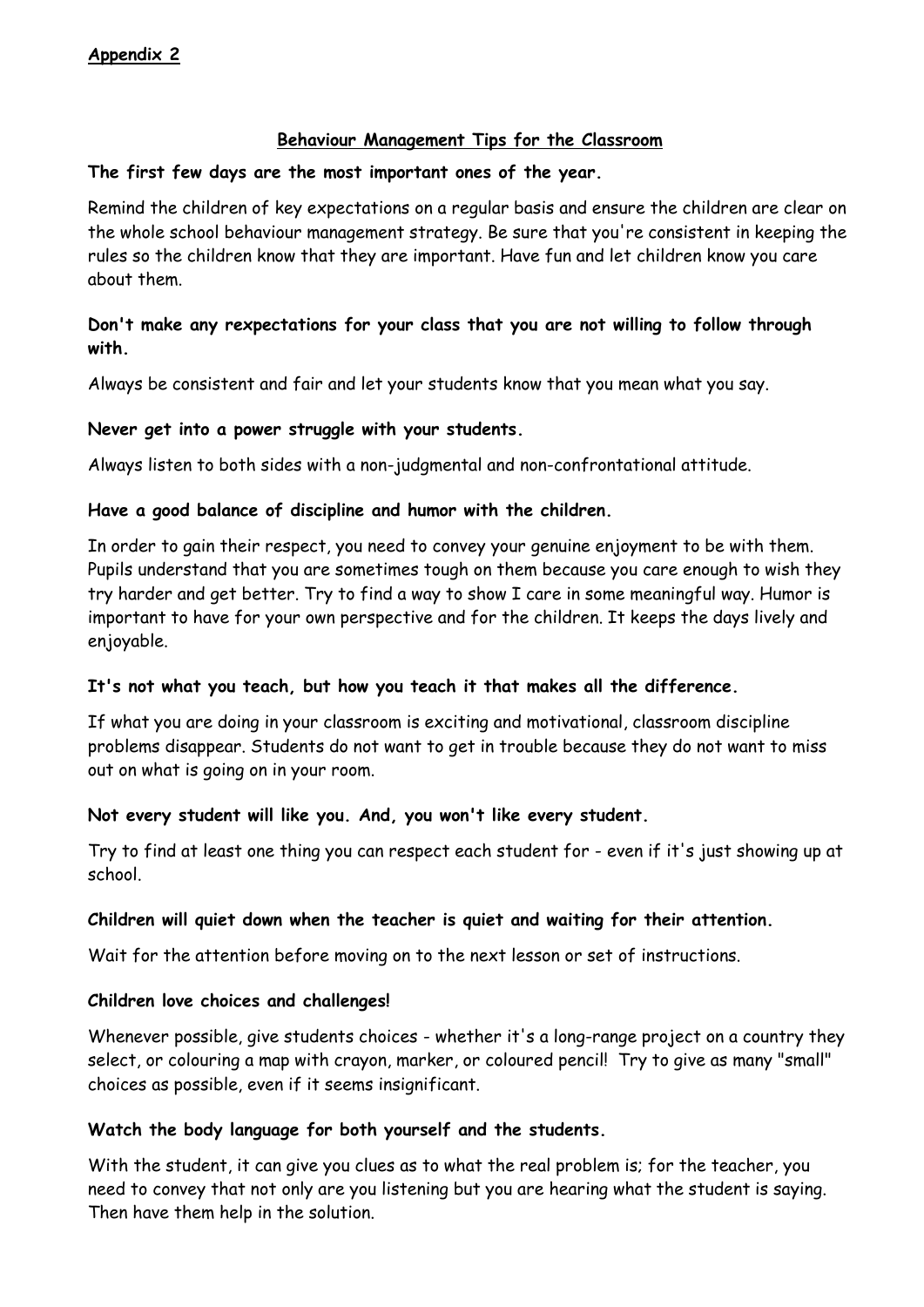It is seen as fundamental to effective teaching and without it, teachers flee the workforce. After all, calm classrooms are pre-requisite to children's learning. However it eludes many a teacher, and nearly a quarter of all resigning teachers cite poor pupil behaviour as the main reason for leaving, according to a DfES 2003 study.

Yet there are key principles of managing behaviour that, if mastered, can really help teachers perform in the classroom. According to Andy Vass, co-author of several behaviour management books and former consultant to the DfES, teacher attitude is crucial. "This is because the way teachers manage behaviour is based on the attitudes and beliefs they hold."

"If teachers get it right, children pick up on this, often unconsciously, and this tells them that this teacher is authentic and interested in their success," he adds. From this, a sense of trust and rapport begins to become established, and the teacher's influence is significant, says Vass. He outlines the most common mistakes:

#### **Attempting to control a class**

You cannot control anybody else's behaviour but your own. Highly effective teachers seek to influence and manage children's behaviour. If teachers are determined to control a class they often find that classroom interactions become more hostile and they, in turn, become increasingly demanding with a heavy reliance on punishment.

The other end of the attitude spectrum is the teacher who needs to be a 'best friend' to children, which can lead to blurred boundaries and some children will feel socially excluded.

#### **Taking poor behaviour personally**

All behaviour is purposeful in the sense that it attempts to either gain something, usually peer kudos or attention, or not lose something, usually saving face in front of their friends. You can avoid this by:

- Modelling the behaviour you want rather than react to the behaviour you're getting.
- Looking to find solutions to behavioural issues in a professional and measured way as part of the challenge of the job.
- Managing your emotions and being optimistic that a way forward will be found in time.
- Keeping things in perspective; remember the things you do well and avoid focussing on things that have gone badly.

## **Criticising the person rather than the behaviour**

Really effective relationships are built on distinguishing what someone does - their behaviour from the actual person. For example, if a teacher says: 'Don't be so spiteful!' the child will feel personally attacked. Criticising the specific behaviour is a more effective strategy as it gives pupils an opportunity to learn and modify their behaviour. The same teacher could say instead, 'Calling Rebecca names is hurtful behaviour.'

## **Not giving children a second chance**

If a child behaves poorly give them a chance to start afresh. If you don't allow children to make amends it can limit their relationship with you and damage their self-esteem. It's also unlikely that there will be any positive change.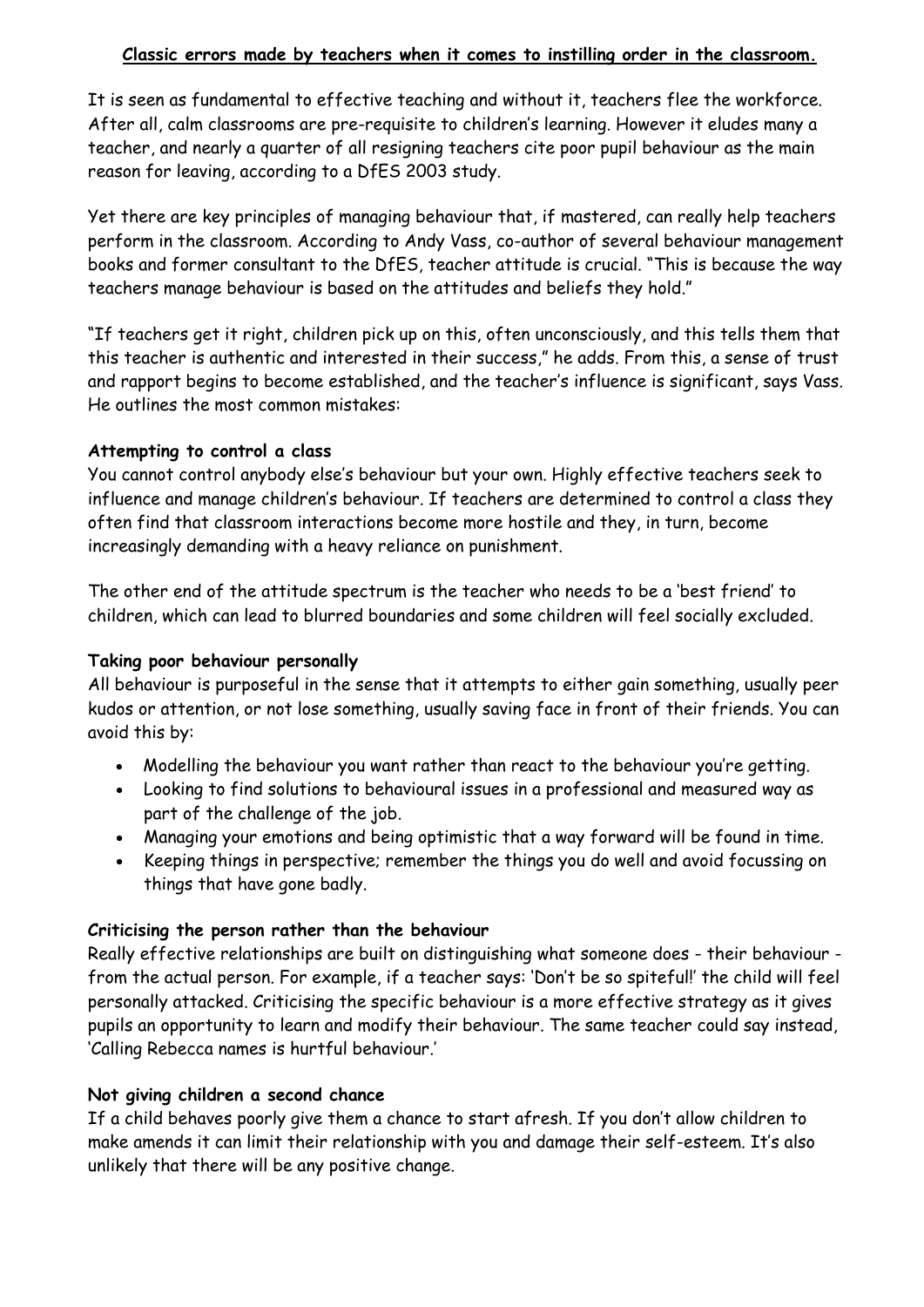## **Making threats**

If you make threats of any kind or personal, derogatory remarks, this can only lead to a hostile relationship, damaged self-esteem, and worsening behaviour. Threats tend to have an intimidating and bullying tone and are often said in an emotional way. For example, if a teacher says: 'Nathan if you talk ONE more time that's your playtime gone!' it sets up both a threat and a challenge whereas 'Nathan if you continue to interrupt you'll be choosing to lose three minutes of playtime', makes the request and consequent action fair and clear.

## **Inconsistent approach**

Often this presents as giving warnings or sanctions but not carrying them through or applying sanctions and then letting children off. Children of all ages need to know where they stand and that the adult is consistent and cares enough to say no, mean no, and follow through when necessary.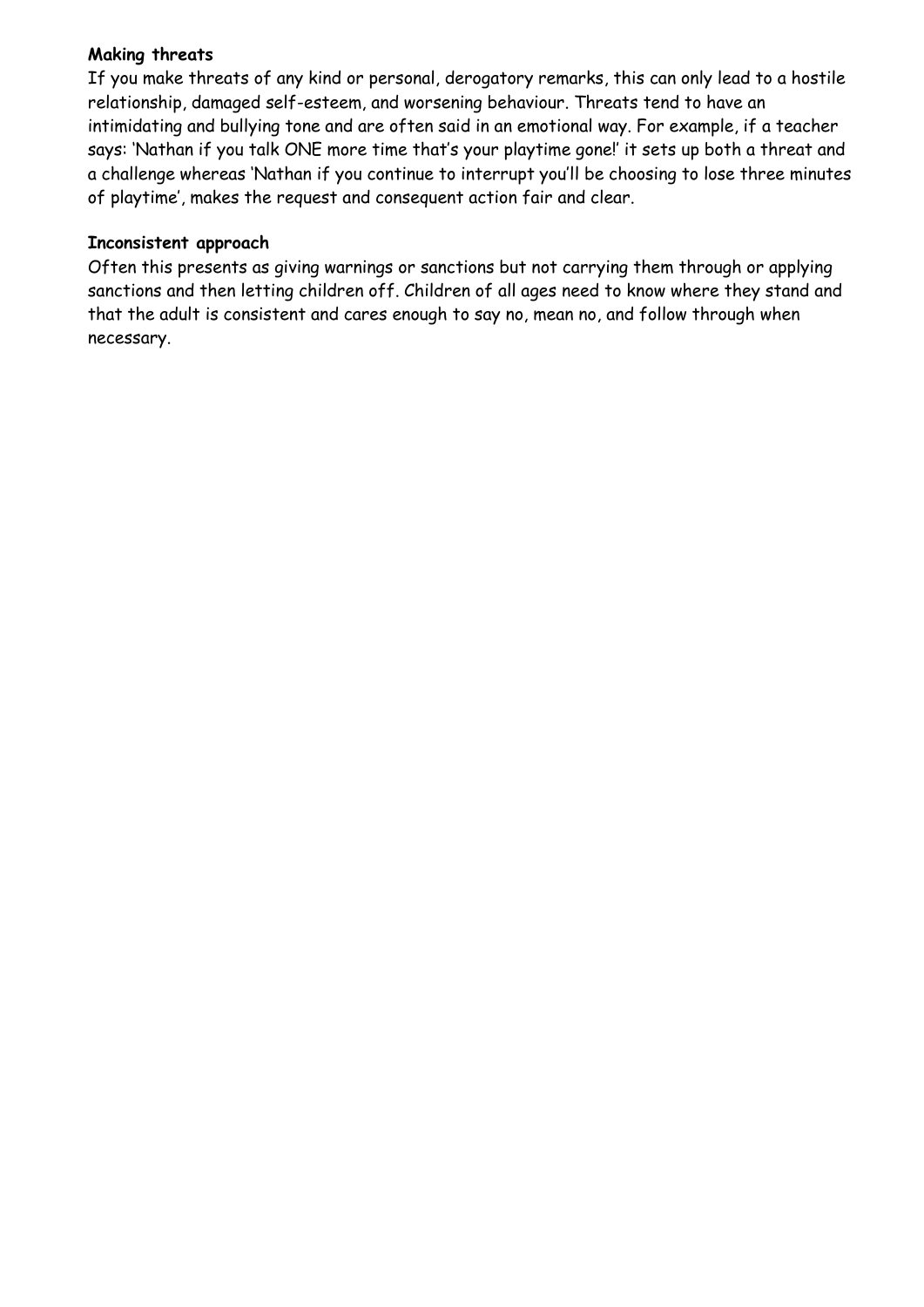Appendix 3

#### **Behaviour Policy display.**

Each session starts at green.

Yellow is warning.

Orange – Indoor Supervision – To be logged on CPOMs by Indoor Supervisors

Pink – class teacher / Adult covering PPA to inform parent and record on CPOMs identifying: Who? What happened? What you did to resolve incident? Impact?

Red – SLT involvement. Meeting to be arranged and class teacher to be present also.

Reflection time to be put in place and SLT member to log on CPOMs

| <b>Well Done</b>          |
|---------------------------|
| Time to change            |
| Behaviour is unacceptable |
| This is getting serious   |
| This is serious           |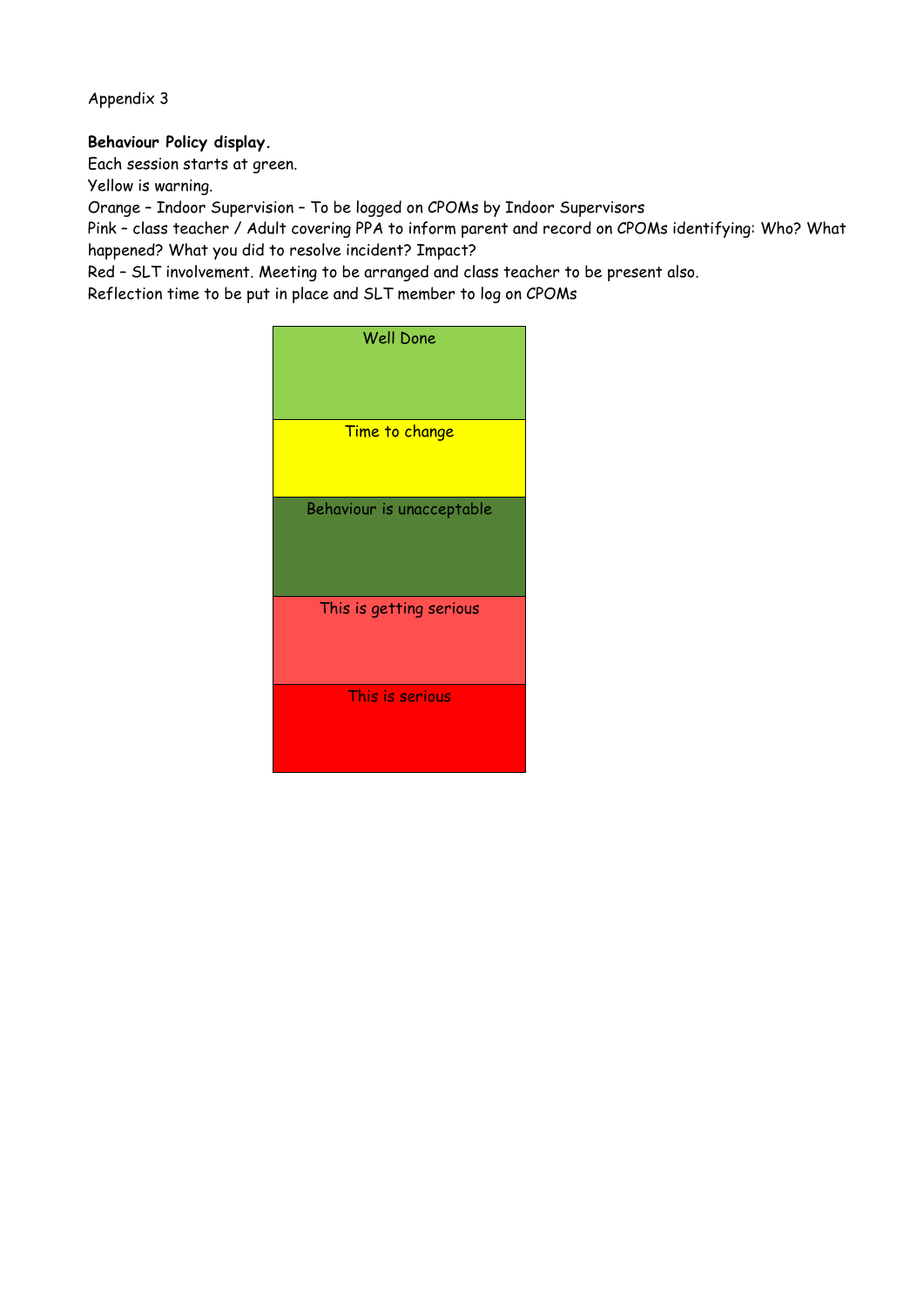**Please note, these expectations relate to ALL the children in the school, not just the children in your class.**

| Please follow behaviour management system across the school to ensure consistency. |
|------------------------------------------------------------------------------------|
|------------------------------------------------------------------------------------|

| 1. Well Done                                                                   | 2. What this behaviour looks like                                                                                                                                                                                                                                                                                                                    | 3.Consequence                                                                                                                                                                                                                                                                                                                                                             |
|--------------------------------------------------------------------------------|------------------------------------------------------------------------------------------------------------------------------------------------------------------------------------------------------------------------------------------------------------------------------------------------------------------------------------------------------|---------------------------------------------------------------------------------------------------------------------------------------------------------------------------------------------------------------------------------------------------------------------------------------------------------------------------------------------------------------------------|
| <b>WARNING!</b><br>Time to change                                              | Behaviour which may include;<br>Fidgeting/ distracting others<br><b>Shouting out</b><br>Talking when adult talking<br><b>Interrupting</b><br>Refusal to do as an adult ask<br>Getting out of seat or place<br><b>Wandering the classroom</b><br>Non-completion of school work that<br>could be reasonably expected<br>Poor effort / attitude to work | One chance to change:<br>Non- verbal warning<br><b>Verbal warning</b><br>Send to a designated area in the<br>classroom / if no space outside<br>the classroom<br>5 min loss of break time -<br>supervised by class teacher<br>Restorative conversation<br>Complete / redo work during<br><b>break time</b>                                                                |
| <b>Behaviour is</b><br>unacceptable                                            | Behaviour which may include;<br>Any of the above after the<br>restorative conversation:<br>Noisy movement around school<br>Running in the hall / school building<br>Being inside when should be outside<br>Not clearing up after lunch<br>Not sticking to the Zoning rules<br>Answering back to any adult<br>Name calling/ leaving people out        | Indoor Supervision - designated<br>supervisor to log on CPOMs and<br>resolve<br>If incident occurs session 2 to<br>spend 15 mins in the Rainbow<br>Room at lunch time (eat dinner<br>there - nurture staff to CPOMs<br>and resolve)<br>If repeat offender for light<br>orange (third occasion during<br>the week, class teacher to<br>inform parents and log on<br>CPOMs) |
| This is getting<br>serious                                                     | Refusal to follow instructions<br>Deliberate breaking/ throwing of<br>equipment<br>Dangerous behaviour( swinging PE<br>bags, mock fighting)<br>Aggressive/ threatening words<br>Answering back to an adult<br>Leaving the classroom without<br>permission                                                                                            | Class teachers to inform parents<br>on the same day- CPOMs also<br>Class teacher to put behaviour<br>management tracker in place<br>(ask member of SLT to check /<br>assist if needed)<br>Class teacher to consider<br>nurture provision                                                                                                                                  |
| This is serious<br><b>Reflection Time -</b><br>member of SLT to<br>be involved | Parents will be contacted if you:<br>Any of the above after the<br>warning<br>Physically hurting another person (<br>biting, punching, pushing, hitting,<br>pinching, kicking)<br>Spitting/Swearing                                                                                                                                                  | SLT member to contact parents<br>to arrange meeting - class<br>teacher to be present also<br>SLT to arrange reflection time<br>Incident to be logged on CPOMs                                                                                                                                                                                                             |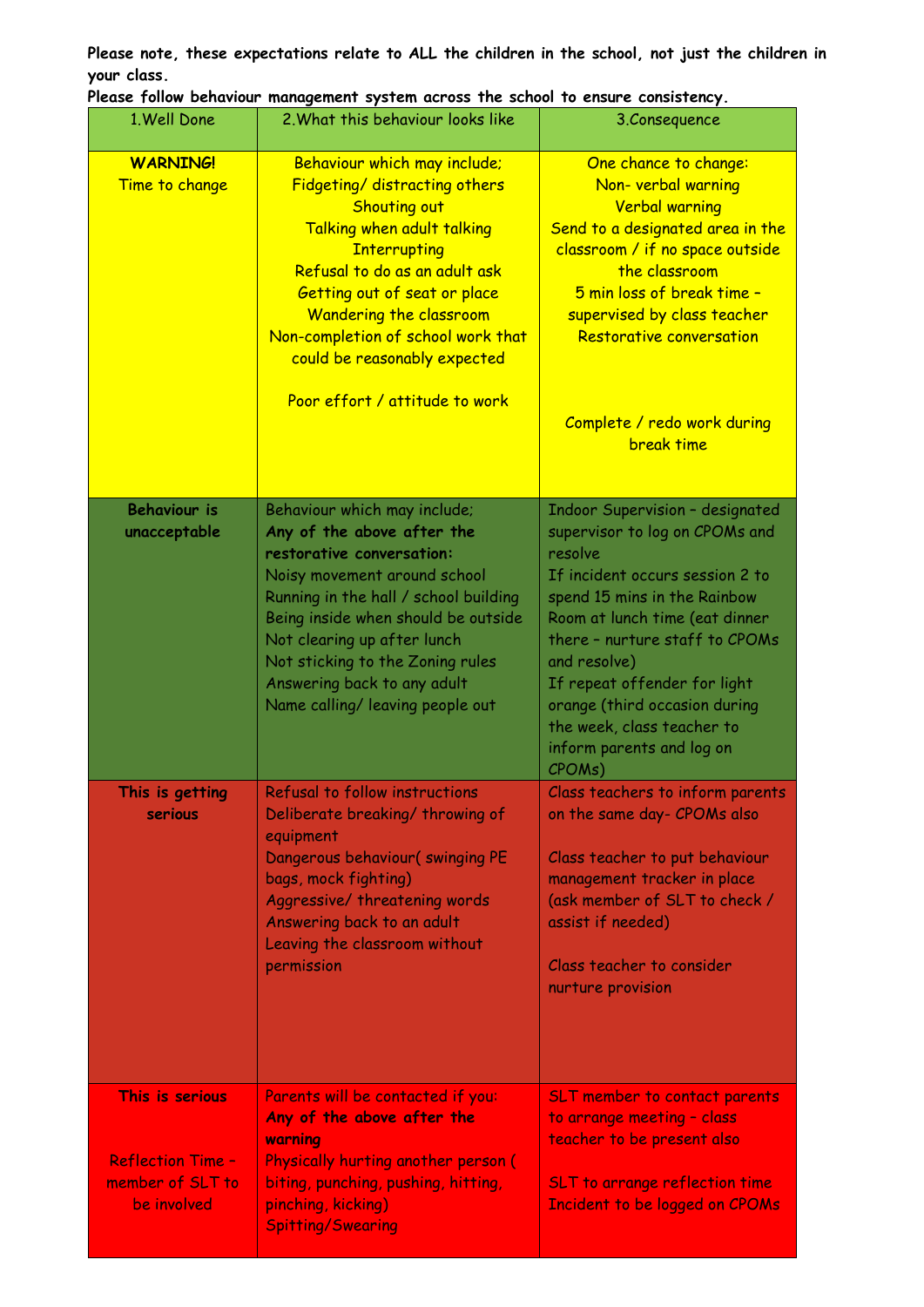| Being rude or abusive to any<br>member of staff - including supply<br>members<br>Fighting or encouraging others to<br><b>Stealing</b><br><b>Intimidation/Aggressive behaviour</b><br>Repeated low level poor behaviour<br>above at an unacceptable level for a<br>continuous period.<br><b>Bullying in any form</b><br>Damage of any school property<br><b>Racist Incidents</b> | <b>Consider behaviour interventions</b><br>for high profile children |
|---------------------------------------------------------------------------------------------------------------------------------------------------------------------------------------------------------------------------------------------------------------------------------------------------------------------------------------------------------------------------------|----------------------------------------------------------------------|
| Behaviour that seriously affects the<br>safeguarding of other children                                                                                                                                                                                                                                                                                                          |                                                                      |

**Every child to have a fresh start by returning to green once a consequence has been completed**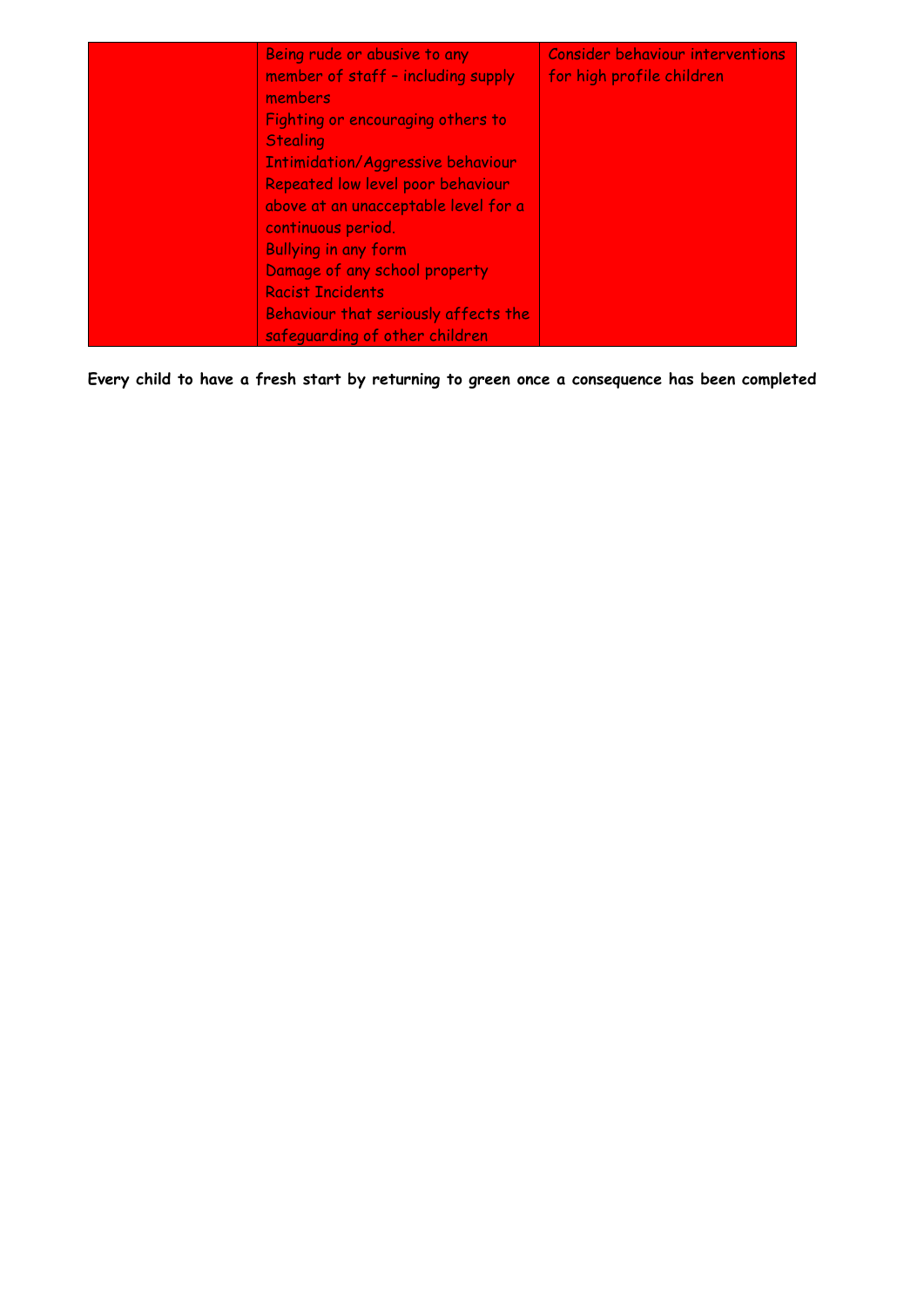# INDOOR SUPERVISION

Your child has had to miss a break and has been sent to Indoor Supervision today for the reason stated above.

If your child is given three indoor supervisions within one week you will be asked to come into school to meet and discuss current issues with the class teacher.

Please sign below and return this sheet to school so a log can be kept. I have read the information above and have discussed the issue with my child.

....................................................................(parent /carer signature)

Further comments ............................................................................................. .

.............................................................................................................................................

.........

................................................................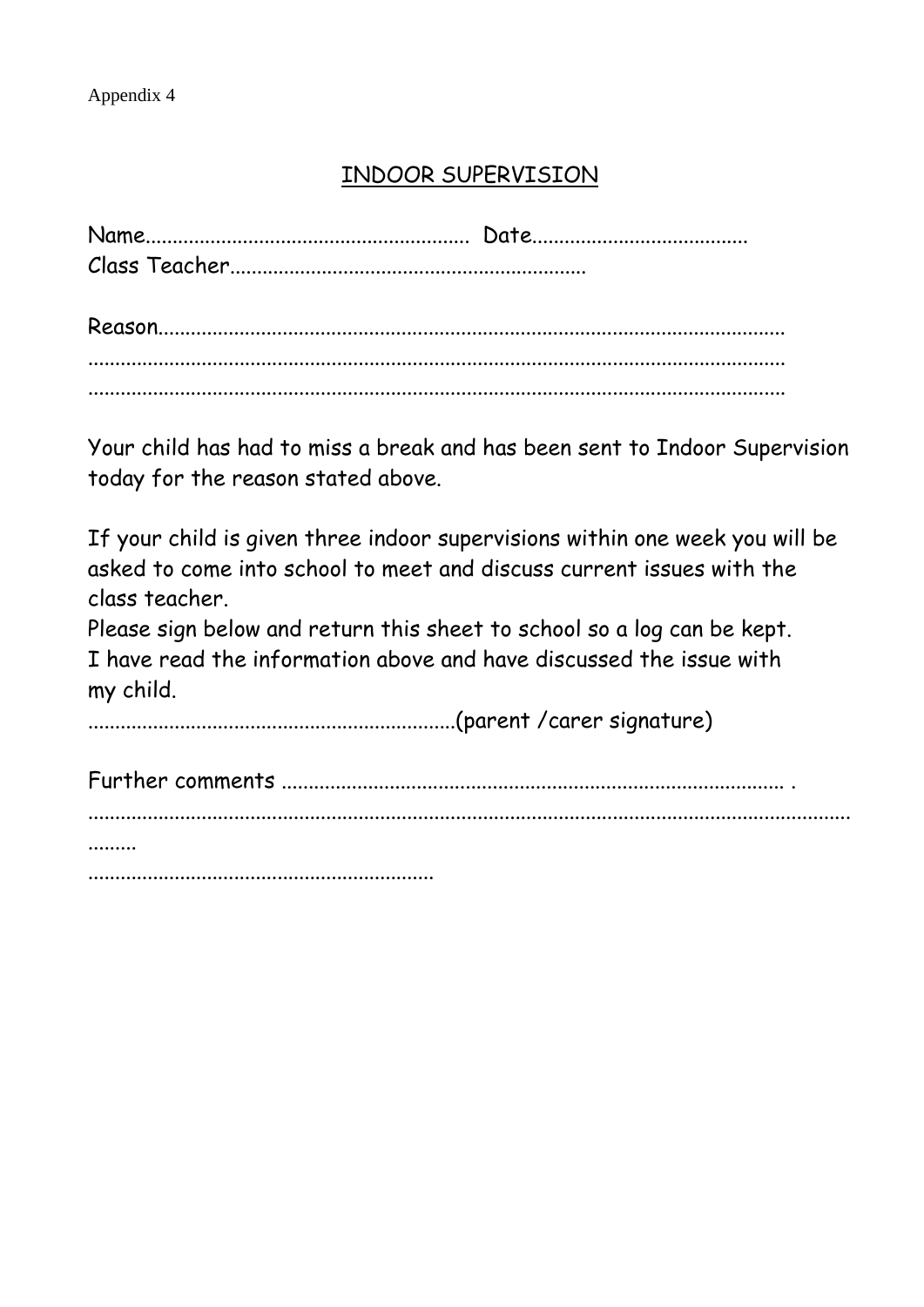## Duke Street Primary School

#### **HOME SCHOOL AGREEMENT**

#### *Introduction:*

Under the School Standards and Framework Act 1998 all state schools must have in place a Home School Agreement. At Duke Street Primary, we encourage parents to take an active part in their children's education and so we see the Home School Agreement as an integral part of our parental involvement policy. Parents are children's first and most enduring educators. Good quality learning should take place both at home and school. It is our aim to develop this agreement with you and the children in order that everybody is committed to it. This version of the Home School Agreement has been revised in the light of changes made to the school's Mission Statement (see current school brochure [annual information update)

The Home School Agreement will cover the following aspects:

- the standards of education within our school
- the ethos of our school
- regular and punctual attendance
- discipline and behaviour
- Preview tasks to be completed at home
- the information that the school and parents will share with each other

Please read the agreement and return the completed reply slip below by **XXXXXXXXXXXXXXX.** We hope all Key Stage 2 children will sign the agreement. Parents of Reception and Key Stage 1 children may feel it more appropriate to explain the agreement to their children and sign on their behalf.

………………………………………………………………………………………………………………………………………………………………………………

#### *Home School Agreement*

.

*I have received the Home School Agreement.*

Signed (parent / carer)

I understand and support the Home School Agreement.

 $S$ chool representative  $\blacksquare$  . The state of the state of the state of the state of the state of the state of the state of the state of the state of the state of the state of the state of the state of the state of the state of the state of the \_\_\_\_\_\_\_\_\_\_\_\_\_\_\_\_\_\_\_\_\_\_\_\_\_\_\_\_\_\_\_\_\_ Pupil\*\_\_\_\_\_\_\_\_\_  $\equiv$  Pupil\*  $\equiv$ (\* - where more than one child in family. ) Parent / Carer  $\overline{\phantom{a}}$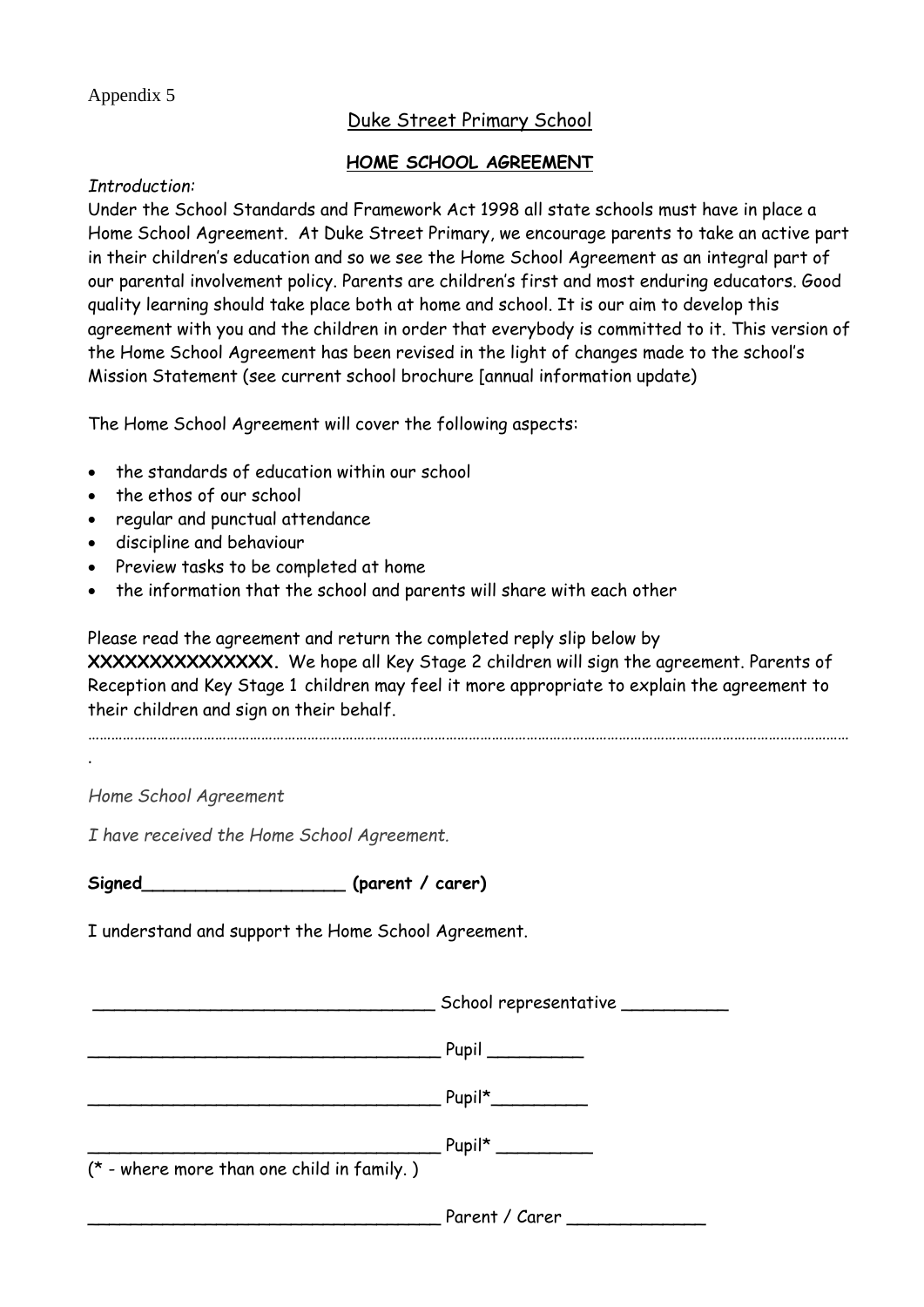## **Standards of Education**

## **The School will:**

- set high expectations and give every learner the confidence that they can succeed
- encourage an enthusiastic attitude to learning through a well-balanced and varied curriculum
- inspire through passion for the subject
- structure and pace learning experiences to make them challenging and enjoyable
- establish what the children know and build on it
- use assessment procedures that monitor pupil's progress, give "next steps" guidance and enable children to fulfil their potential

#### **As parents we will:**

- encourage our children to work hard and to the best of their ability
- encourage our children to have a positive attitude to learning
- let our children see that we value their achievements
- work with the school to identify ways that we can help our children make progress
- let the school know if we can help or contribute to school life

## **As pupils we will:**

- work hard and do the best we can
- reflect on what we learn and how we learn

# **Ethos**

## **The School will:**

- emphasise the positive achievements of all children regardless of ability
- promote self-discipline , self-confidence, and self-esteem in our children
- aim to create a secure, caring, nurturing and stimulating learning environment
- help the children develop personal, social and moral values and to hold respect for all religious values of all races and ways of life
- work in partnership with parents, encouraging them to play an active role in school and their child's education, so that together we provide the best *for* each child and get the best *from* each child
- encourage staff and pupils to learn from each other, learn with each other and learn on behalf of each other as part of a networked learning community.

## **As parents we will:**

- support and promote the school's aims and values with our children
- encourage our children to work and play co-operatively with others
- encourage our children to show consideration and respect for all members of the school community
- ensure that our children come to school dressed appropriately, taking pride in their appearance - as detailed in school reminder letters sent home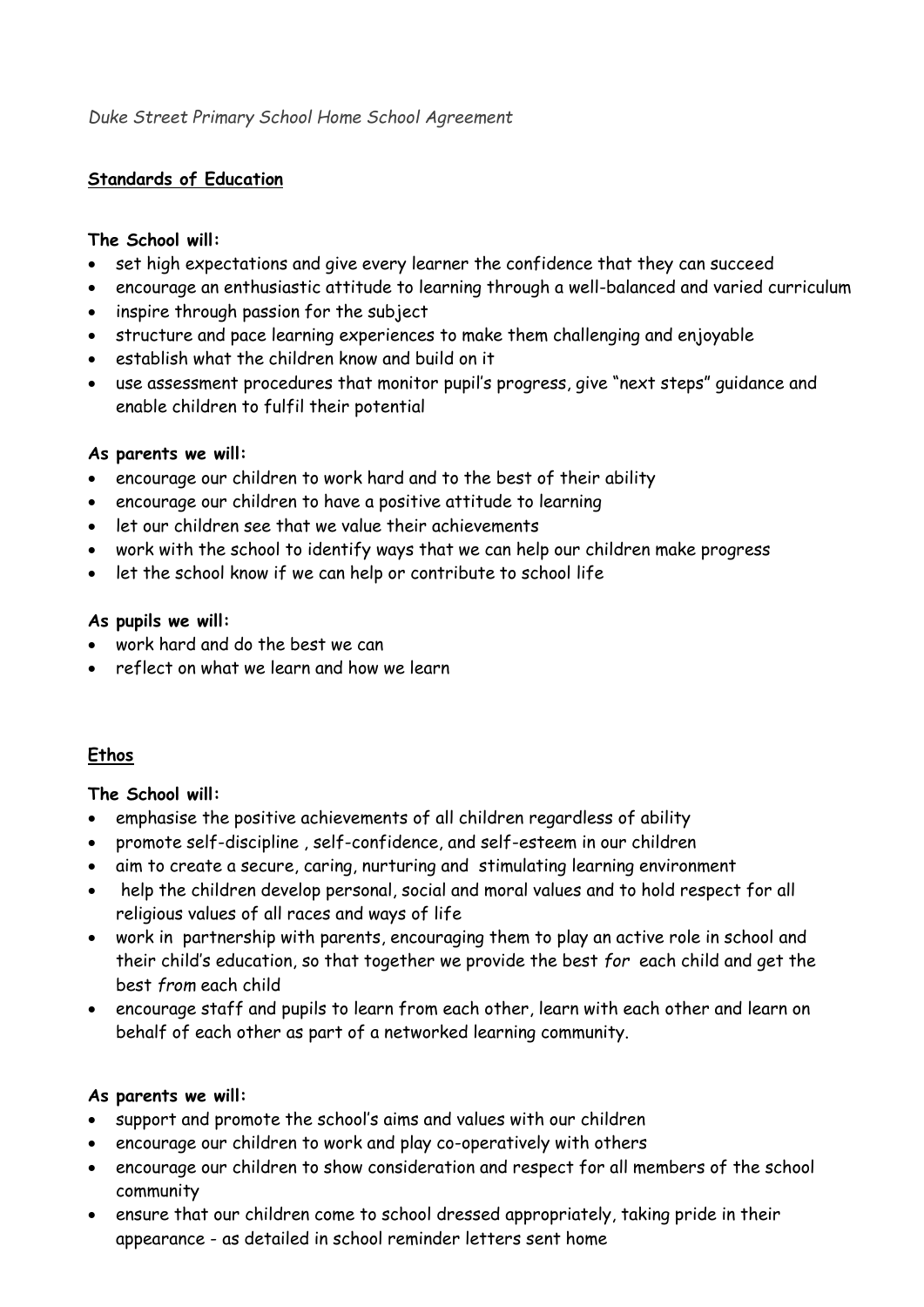## **As pupils we will:**

- work and play co-operatively with other pupils in the school
- show respect for all members of the school community
- show respect for our own property and things which belong to other children or the school.
- help to keep the school and its surroundings tidy
- generally take pride in our school

#### Attendance and Punctuality

## **The School will:**

- provide information about term dates and start and finish times of sessions
- state record of attendance in the child's written report
- provide details of the school policy for granting leave of absence
- actively promote good attendance and punctuality

#### **As parents we will:**

- ensure that our children arrive at school on time and attend regularly
- give notification of illness or reasons for absence from school before 9.10am on the first day of absence
- avoid taking term time holidays

## **As pupils we will:**

- arrive at school on time
- try to achieve the highest levels of attendance

## **Discipline & Behaviour**

## **The School will:**

- have expectations which the pupil's know and understand
- make clear that we reject bullying, physical violence and destructive behaviour
- endeavour to place emphasis on good behaviour and rewards
- apply consequences as detailed in the school's Behaviour Policy
- inform parents promptly in person, by phone or in writing when there are serious concerns regarding behaviour

## **As parents we will:**

- encourage our children to behave well
- help our children to understand that their behaviour has an impact on other pupils
- support the school in maintaining good behaviour and discipline so that all children can feel happy, safe and secure at school and are able to learn and develop as considerate people

## **As pupils we will:**

- meet the school's expectations on behaviour
- understand that bullying behaviour will not be tolerated